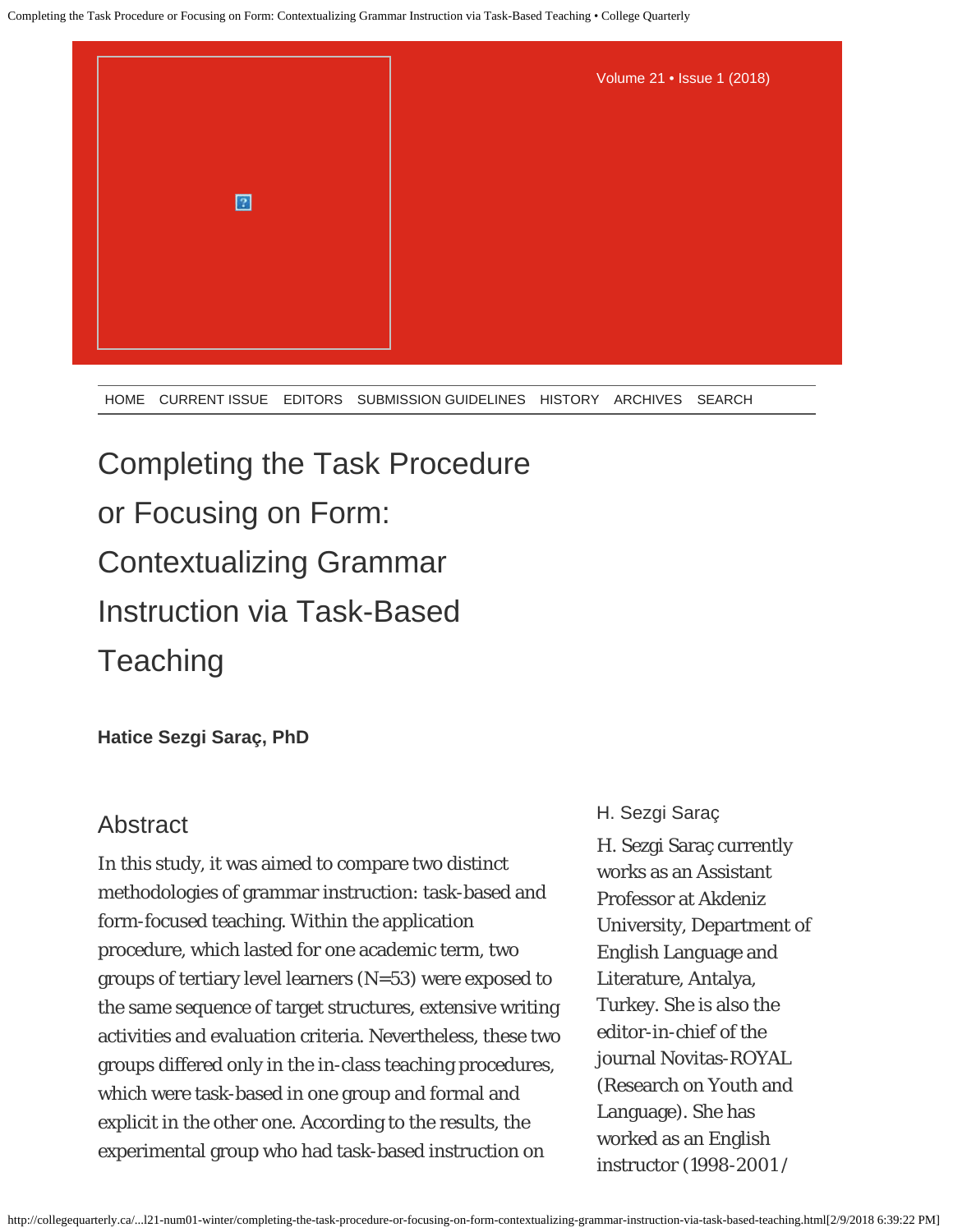contextual grammar outperformed the group of learners who received formal grammar instruction.

*Key words*: Task-based language teaching, grammar teaching, form-focused teaching.

# Introduction

There exists a plethora of task definitions in the related literature on language learning and teaching. Breen (1987) defines a pedagogical task as a structured language learning endeavor with a specific objective, suitable content, particular working procedure and varied participant performance outcome. Skehan (1998) identifies the key features of a task and indicates that in a task, meaning is primary; the participants do not make use of others' meanings; a relationship between a task and real-life activities exists; the task completion has importance, and the task outcome is the basis of assessment. Ellis (2003) proposes an amalgam of previously stated features on the definition of a task and highlights that it is a workplan that necessitates pragmatic language use for the purpose of achieving an outcome evaluated in accordance to the accuracy and appropriacy of content. Nunan (2004) elaborates on the definition of pedagogical task as a classroom application involving learners in comprehension, manipulation, production or interaction in the target language to mobilize the grammatical knowledge with the intention of conveying meaning rather than manipulating form.

In terms of classroom practice, Adams and Newton (2009) suggest a twofold version of Task-based Language Teaching (TBLT), strong and weak, based upon the identifications proposed by Ellis (2003). The weak version conveys teaching via interspersing some tasks into the regular syllabus. However, in the strong version, the cores of curriculum and lesson flow are based upon TBLT only. Cook (2010) states that TBLT perceives in-class tasks applied by the students as the

Baskent University), Foreign Language Teaching Assistant (2004- 2005/New York State University), Research Assistant (2001-2007 / Hacettepe University), and Assistant Professor (2007-2013 / Baskent University). She holds a PhD from Hacettepe University, specializing in Teaching English as a Foreign Language. Her research interests include curriculum development, pedagogical content knowledge, teacher training, teaching of literature, materials development and syllabus design.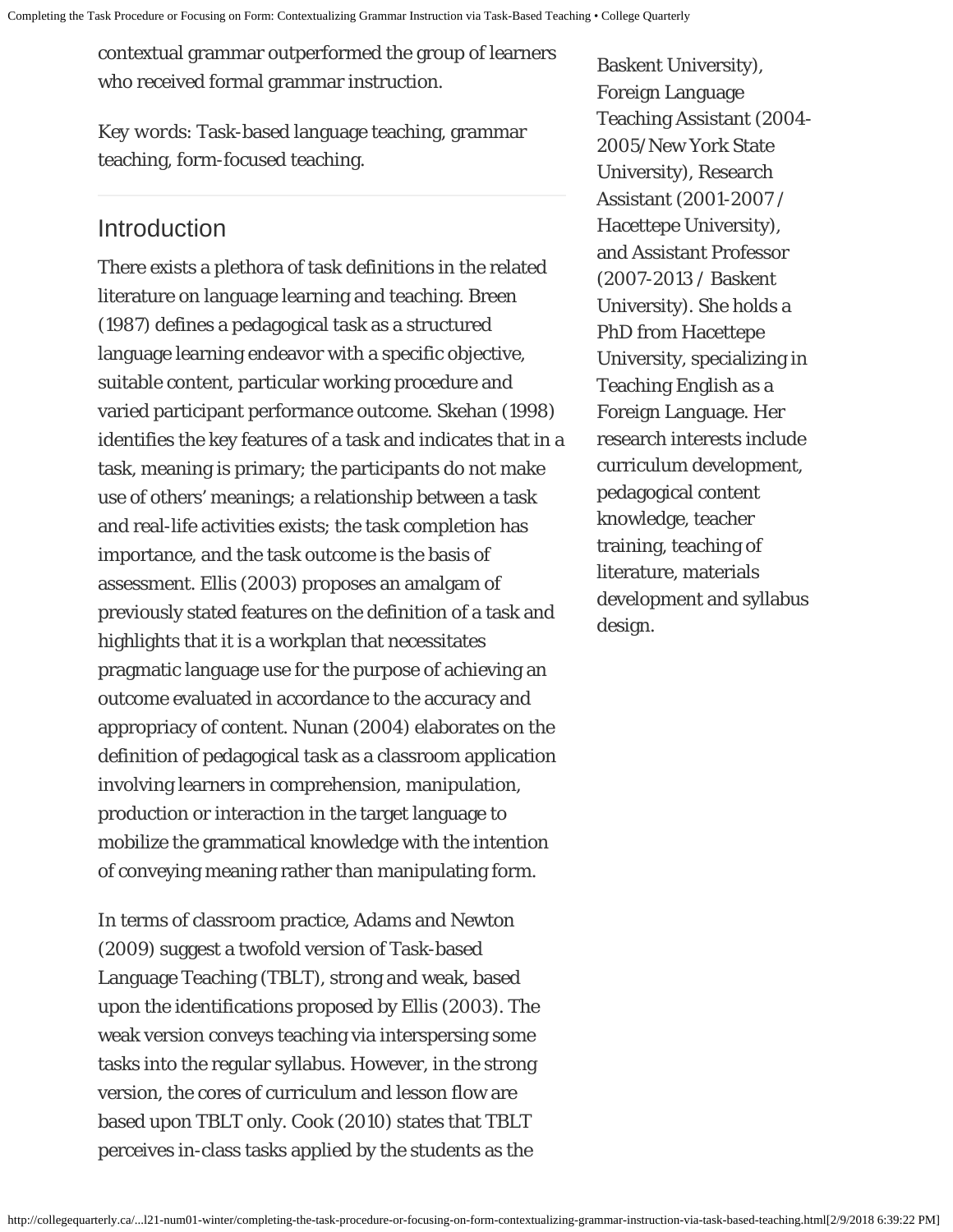center of the second language learning process. Therefore, Communicative Language Teaching (CLT) is reconceptualized as tasks instead of the language or cognition-based syllabuses in CLT. Wesche and Skehan (2002) compare TBLT with CLT and state that TBLT is a "more thoroughgoing version" (p. 228) and define task as an activity in which meaning is paramount; communication is targeted, a link to real-world activities exists; task completion has priority, and the outcomes are assessed.

For the design and sequence of task-based teaching, Ellis (2003) suggests an application using three principal phases: 'pre-task,' 'during task' and 'post-task.' For the pre-task stage, four different alternatives of application are suggested. Firstly, the learners may be provided a task similar to the one they will perform in the duringtask phase. Secondly, the learners may be asked to observe a model to have an idea on how to perform the task. Thirdly, the learners may be engaged in non-task activities to prepare for the main task, and as the last suggestion, the learners may be involved in strategic planning on how to perform the main task. Lee (2000) indicates that the first phase of the task procedure provides an advance organizer guiding the learners on task requirements and the targeted outcome.

The initial research specifying the benefits of TBLT suggests a framework of theoretical construction (Willis, 1990; Swain, 1995; Nunan, 1991; Pica, 1994). Among such research studies, the suggested categorization of task types are presented in three groups: the structurefocused tasks which prioritize the injection of linguistic forms into classroom procedure (Newton and Kennedy, 1996; Mackey, 1999); the conscious-raising tasks which bring learners into processing specific language features presented in the input (Bygate, 1999; Doughty, 1991), and the consciousness-raising tasks which target explicit learning of the target structures (Nassaji, 1999; Schmidt, 1994; Fotos and Ellis, 1991).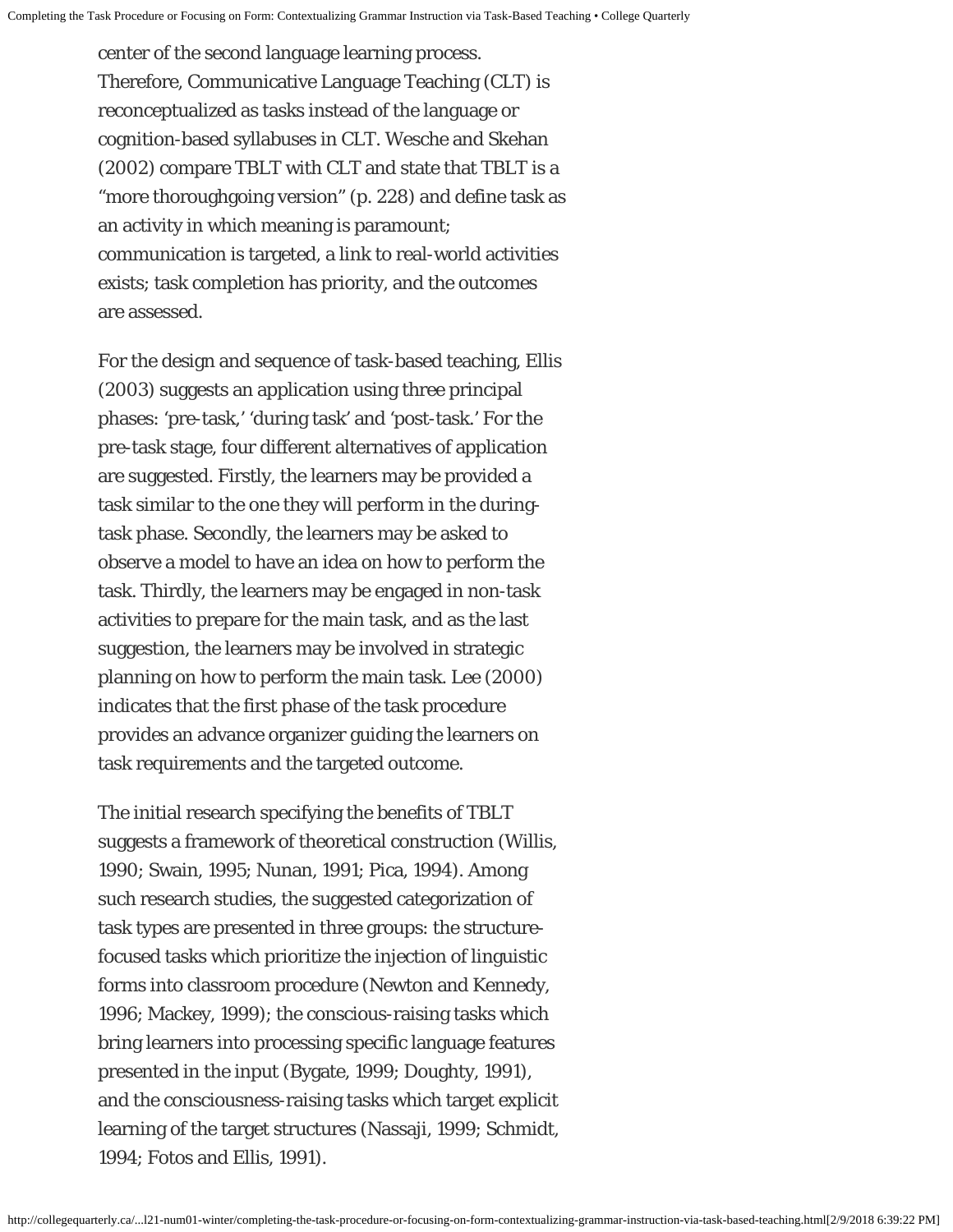The research on TBLT designates that task-based instruction can be integrated with the English Language Portfolio to encourage learner autonomy and to facilitate more authentic classroom communication (O'Dwyer, 2009). The TBLT-related applications in computer assisted language learning, distance education programs and virtual learning environments have become a contemporary issue in the area (Levy and Stockwell, 2006; Hampel, 2010; Motteram and Thomas, 2010). Depending on learner and content variables, recent studies focus on empirical evidence on TBLT via teachers' and students' reflections on TBLT applications in the language classrooms (Robinson, 2011; East, 2012, Kirkgoz, 2011; Pavon, Prieto, Avila, 2015).

Klapper (2003) highlights that TBLT contributes to language teaching, but its mainly inductive approach to the teaching of language structure might be problematic, especially for adult learners. The adult language system is described as "less receptive to naturalistic input," but such learners are described as better achievers in learning "from information about the language system" when compared to younger learners (p. 38). Moreover, in a research study on task-based teaching, Mann (2006) found that students from 'collectivist' cultures may have a traditional view of learner and teacher roles, and students might bear an expectation of a traditional, teacher-centered approach to the language teaching methodology, unlike the TBLT methodology. The students from such cultural backgrounds can be more successful with the traditional exercise approach as they feel more comfortable with it. From such a view point, traditional, or form-focused instruction, might be regarded as the obverse of TBLT, and it refers to instructional activities inducing language learners to concentrate on linguistic forms (Ellis, 2001). As emphasized by Laufer and Girsai (2008), when grammatical competence cannot be attained through meaning-based language teaching, form focused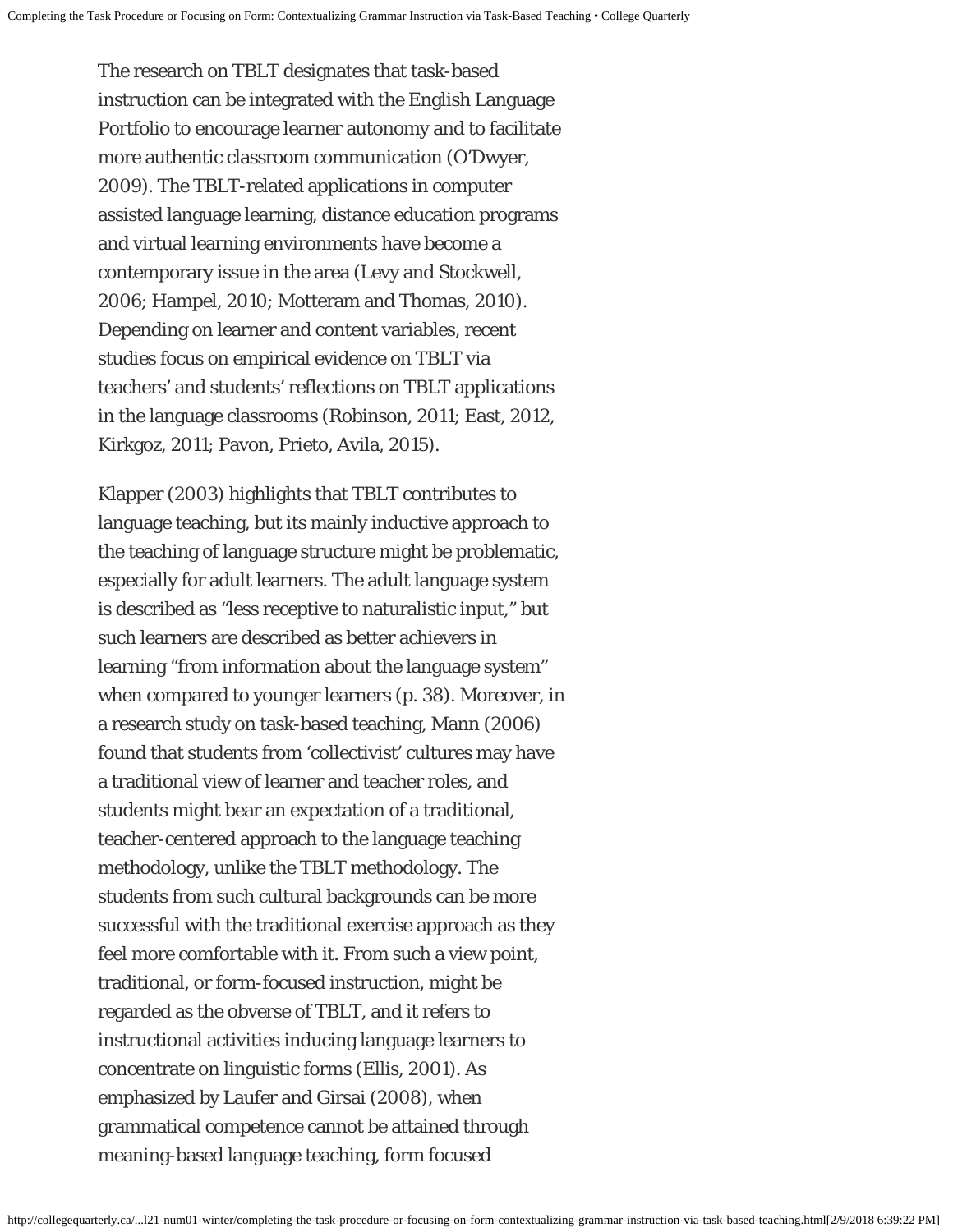instruction is usually suggested as an instructional compensation. Nevertheless, there is a need for sound research-based evidence on the efficiency of formfocused instruction over meaning-based instruction and vice versa. In addition, as it is highlighted by Basterrechea, Garcia Mayo & Leeser (2014), further research is required to identify the effectiveness of various types of language production tasks. Therefore, this study aims to discuss the efficiency of these two instructional methods standing at opposite ends of the continuum via in-class applications and students' productions.

This study is designed to collect data on the efficiency of using task-based teaching in comparison to form-focused language instruction. In task-based teaching, since the teaching process is not focused on the structural features of language explicitly, it might be regarded as disadvantageous for learners, especially in classes where linguistic accuracy is targeted in assessment. Hence, the present study aims to evaluate two ends of a continuum, which are the explicit grammar instruction in formfocused teaching and implicit grammar teaching in taskbased teaching for an advanced English language level. Therefore, the research questions that guided this study are:

- Is there any difference between the form-focused and task based instruction in terms of student success in developing written productions evaluated on the basis of grammatical accuracy and content organization?
- What are the students' evaluations of the experience of a task-based course on advanced English language structure?

## Methodology

The study followed a mixed method research. The quantitative and qualitative data were collected from two groups of learners taking the course Contextual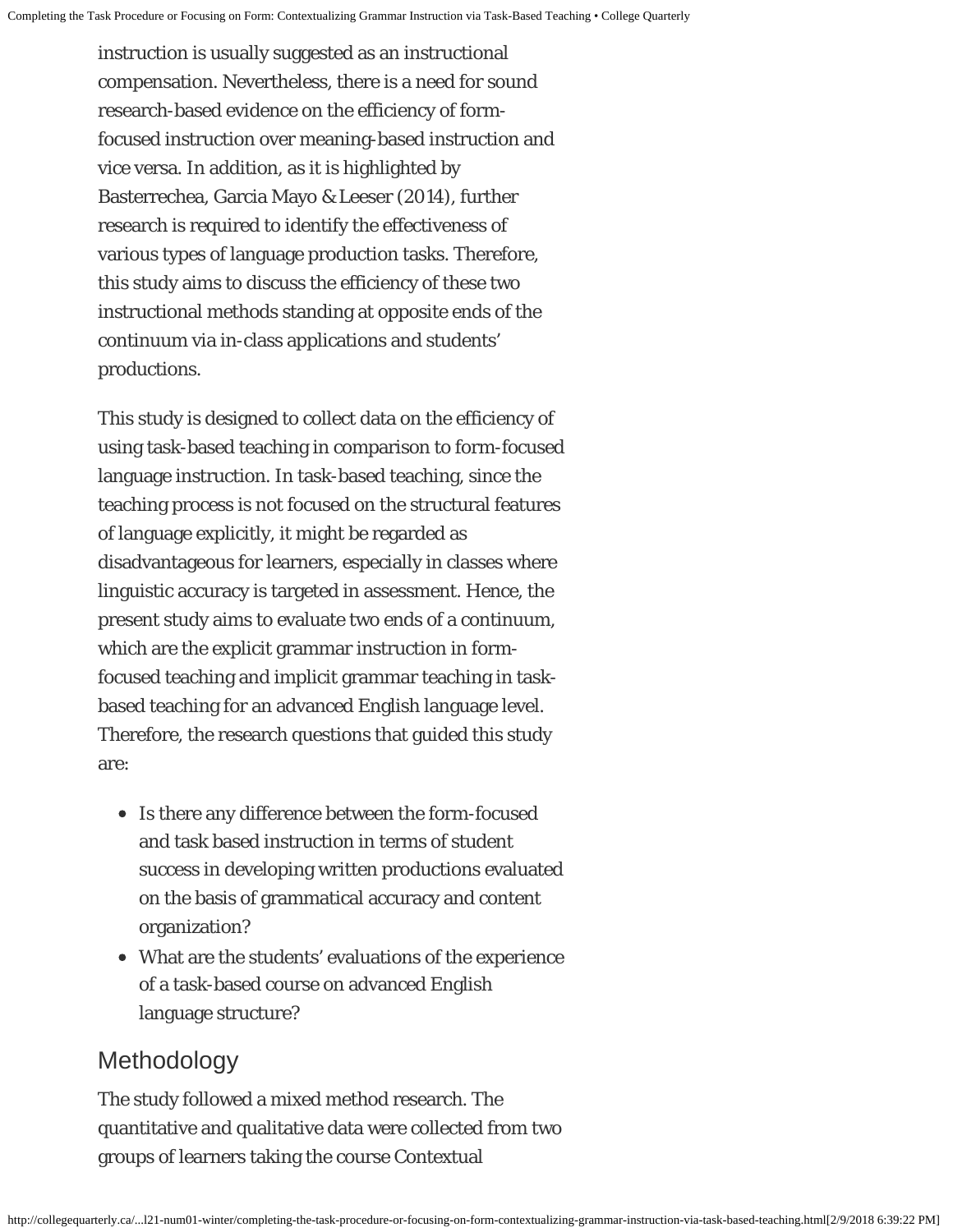Grammar which was an advanced level course for first year students in the Department of English Language Teaching at a foundation university in Turkey. The participants of the study were students in two different sections; therefore, the ones exposed to the form-focused instruction were in the control group, and those who experienced task-based instruction were the experimental group. Two different methods of instruction, form-focused and task-based teaching, were compared by taking into account the participants' achievement levels. Their achievement was measured according to the scores they gathered at the end of the academic term. The data on their scores were collected using a written language assessment criteria designed through negotiation between the course participants and the instructor. In order to detect whether there exists a significant difference between the achievement levels of the two groups of participants, the collected data were analyzed and compared via the Independent Samples Test on SPSS 20.0.

In addition, the students who experienced the complete task procedure both in and out of the class evaluated the course procedure through a questionnaire and written feedback. The results of the questionnaire were represented via percentages and frequencies. Furthermore, the qualitative data collected was analyzed by multiple readings for theme and code identification, and member checking (Guba and Lincoln, 1989) was applied by asking the participating students to confirm the final version of the analyzed data.

## **Participants**

All the participants were first-year students  $(N=53)$ enrolled in the Department of English Language Teaching at a foundation university in Turkey. They had all passed the proficiency exam administered by the Department of Basic English at the same university before starting the first year education in their own faculty. The students were taking the course "Contextual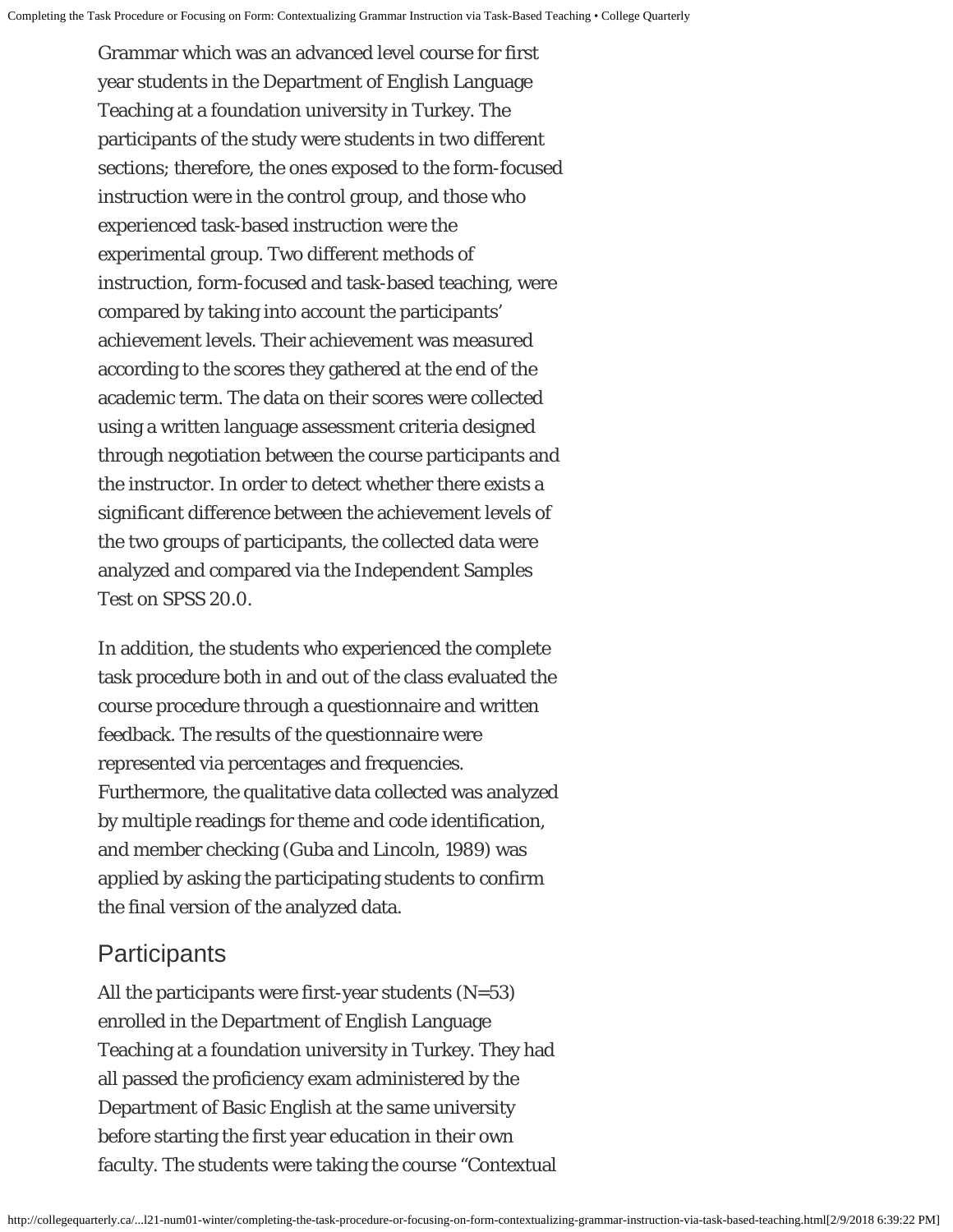Grammar 2" in two different sections. The participants shared similar backgrounds concerning the language instruction they had received in the past. The number of students in the first section was 27 and in the second section was 26. The participants' ages ranged from 19 to 23. The first group of students carried out task-based applications during classes, and the second group experienced form-focused instruction all through one academic term.

## Procedure

The course participants in two different sections followed the same sequence of selected advanced grammar structures from the "Grammar Dimensions 4" coursebook (Frodesen and Eyring, 2007). The experimental group practiced in-class applications of conscious-raising tasks (Bygate, 1999); nevertheless, the participants in the controlled group were exposed to explicit grammar instruction through the selected coursebook content. Both of these groups produced writing assignments outside of class. The control group practiced form-focused study within class-hours and produced their writing tasks as take-home assignments. The experimental group did not focus on form but performed tasks instead and completed the task cycle (Ellis, 2003) with out-of-class written assignments as during-task activities and in-class sharing exercises as post-task activities.

The participants in both the experimental and control groups compiled their language portfolios and evaluated their productions twice with the teacher in individual meetings scheduled in an academic term. The criteria used for data collection on the evaluation of participants' written language productions were designed with the course participants through negotiation on the items included. Later, the expert opinion was received on the criteria in terms of content and clarity. Subsequently, the related modifications were shared with the learners, and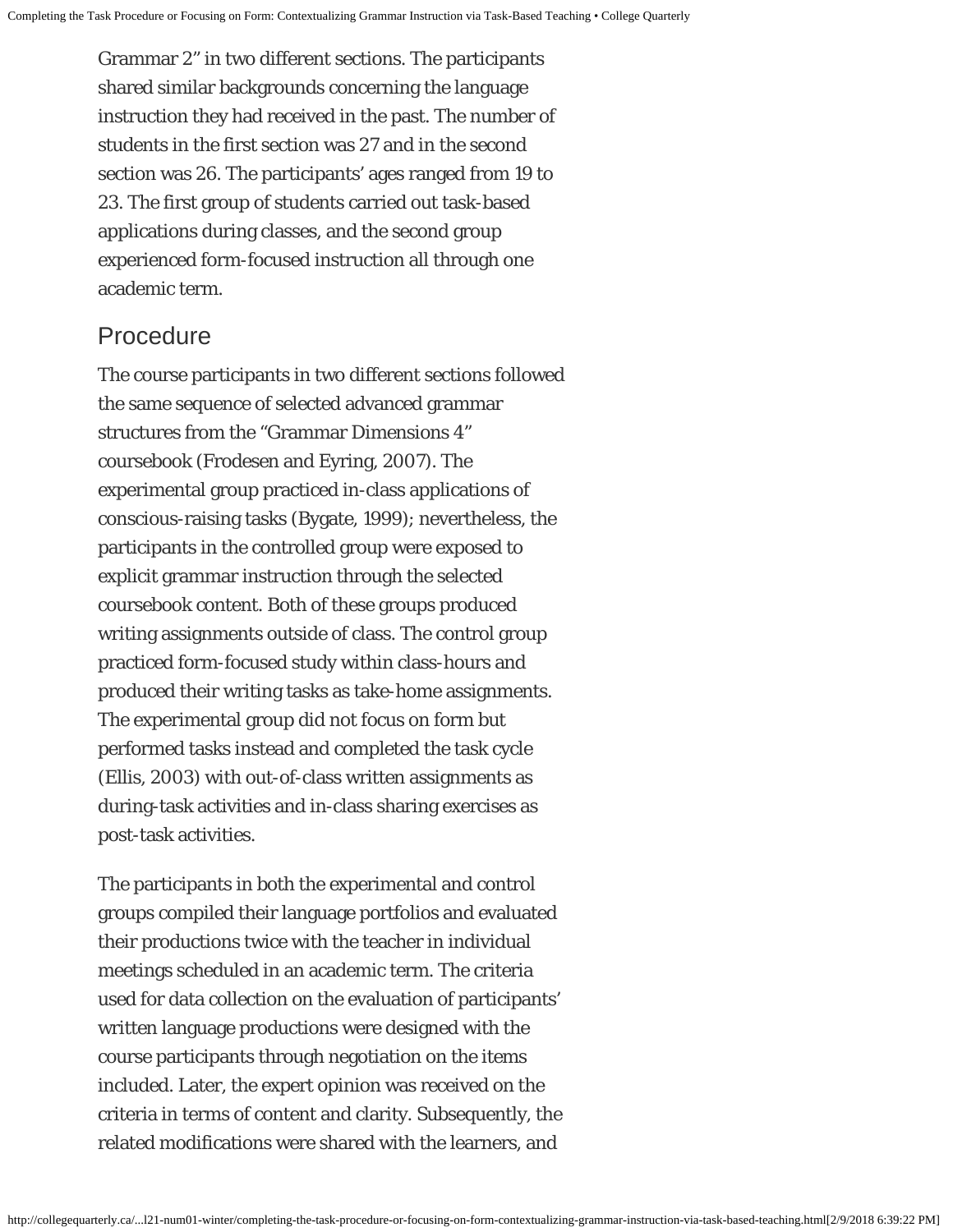then the active use of it by the participants was initiated.

The set of criteria designed was as follows:

|  |  | Table 1. The assessment criteria tool |  |  |
|--|--|---------------------------------------|--|--|
|--|--|---------------------------------------|--|--|

|                                        | <b>Excellent</b><br>(5)                                                                                                                                     | <b>Very</b><br>Good<br>(4)                                                                                                                | Good<br>(3)                                                                                                  | <b>Not Bad</b><br>(2)                                                                                                                                                       | <b>Needs</b><br><b>Improvement</b><br>(1)                                                                   |
|----------------------------------------|-------------------------------------------------------------------------------------------------------------------------------------------------------------|-------------------------------------------------------------------------------------------------------------------------------------------|--------------------------------------------------------------------------------------------------------------|-----------------------------------------------------------------------------------------------------------------------------------------------------------------------------|-------------------------------------------------------------------------------------------------------------|
| Organization<br>and Task<br>Completion | Portfolio is organized<br>perfectly, it includes<br>the syllabus and<br>follows the same<br>sequence, and<br>productions are filed<br>in the correct order. | Portfolio is<br>well-<br>organized,<br>materials<br>follow a<br>sequence,<br>and<br>productions<br>are eligible.                          | Portfolio is<br>somewhat<br>organized,<br>follows a<br>sequence<br>but not the<br>one in the<br>syllabus.    | Portfolio<br>seems<br>intact, but<br>productions<br>are not<br>orderly.                                                                                                     | Portfolio does<br>not follow a<br>sequence of<br>order.<br><b>Productions are</b><br>presented<br>randomly. |
| Accuracy                               | <b>Productions include</b><br>structurally excellent<br>sentences.                                                                                          | Productions<br>include<br>only some<br>typos and<br>one or two<br>mistakes.                                                               | Productions<br>include few<br>grammatical<br>errors.                                                         | Productions<br>have<br>repeating<br>grammatical<br>errors.                                                                                                                  | <b>Productions</b><br>have repeating<br>grammatical<br>errors that are<br>many in<br>number.                |
| Content<br>Organization                | Sentences in<br>paragraphs are<br>perfectly related to one<br>another via<br>connectors. Paragraphs<br>have an opening and a<br>concluding sentence.        | Paragraphs<br>are well-<br>organized<br>with<br>opening<br>and closing<br>sentences<br>but include<br>very few<br>relevant<br>connectors. | Paragraphs<br>are coherent<br>but include<br>very few<br>opening or<br>closing<br>remarks and<br>organizers. | Paragraphs<br>are<br>somewhat<br>relevant but<br>lack opening<br>or closing<br>sentences,<br>and they do<br>not include<br>any<br>connectors<br>or discourse<br>organizers. | Paragraphs<br>include no<br>opening or<br>closing remarks<br>and lack<br>sentence<br>connectors.            |
| <b>Target</b>                          | <b>Productions include</b>                                                                                                                                  | Productions                                                                                                                               | Productions                                                                                                  | Productions                                                                                                                                                                 | Productions do                                                                                              |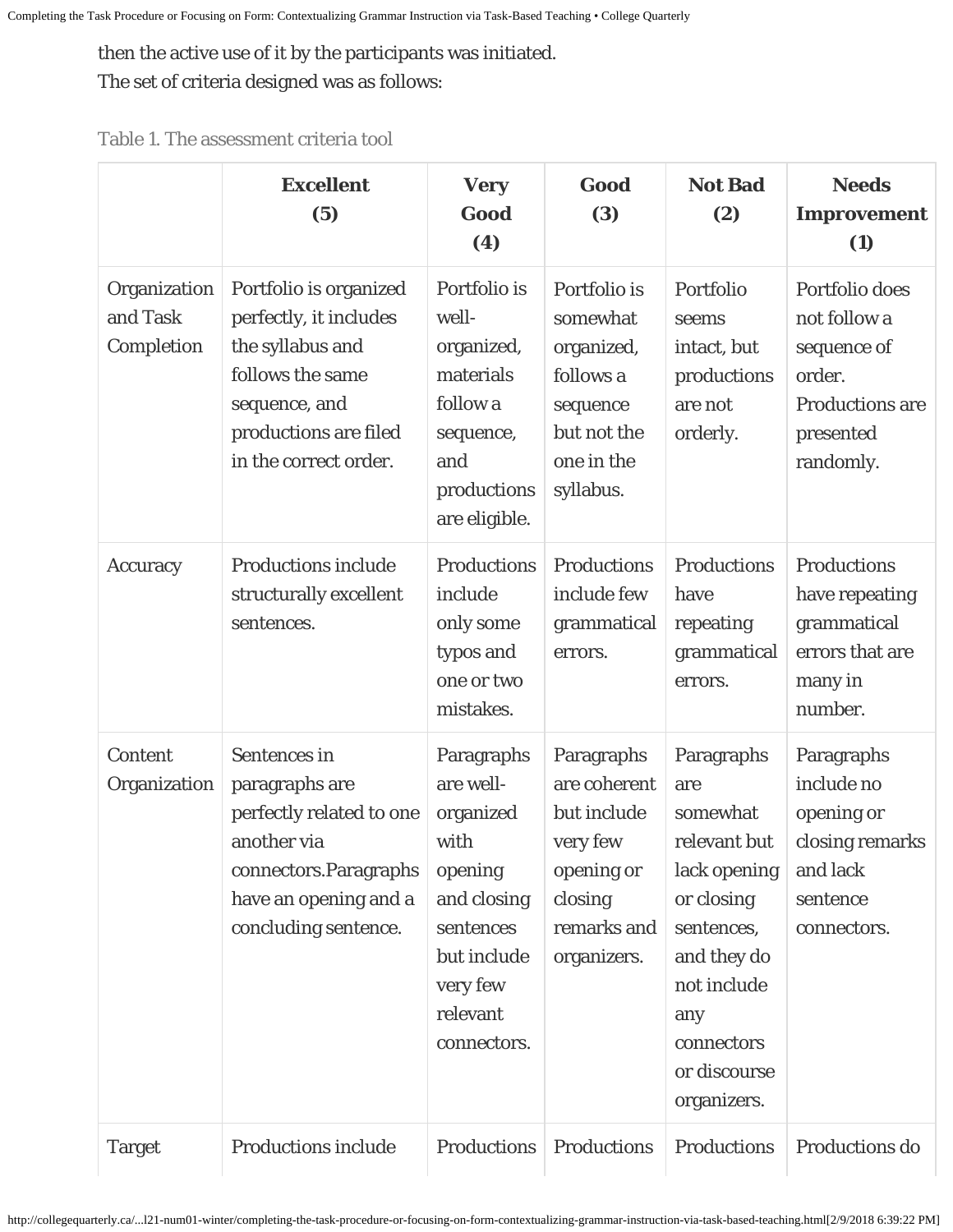| <b>Structure</b> | relevant usage of        | include    | include   | include the | not include    |
|------------------|--------------------------|------------|-----------|-------------|----------------|
| <b>Usage</b>     | target structure with at | relevant   | relevant  | target      | sound examples |
|                  | least 5-6 examples.      | usage of   | usage of  | structure   | of the target  |
|                  |                          | target     | target    | but not     | structure.     |
|                  |                          | structure  | structure | enough in   |                |
|                  |                          | with $4-$  | with a    | number.     |                |
|                  |                          | 5examples. | limited   |             |                |
|                  |                          |            | number of |             |                |
|                  |                          |            | examples. |             |                |
|                  |                          |            |           |             |                |

The assessment criteria tool includes five different categories: organization and task completion, accuracy, content organization, and target structure usage. These five items were scaled from five to one with detailed descriptors of achievement. Within the criteria used, the production fulfilling the target of each category at the highest level was regarded as 'excellent' and at the lowest level as 'needs improvement.' Since task completion has priority (Skehan, 1998), and without tasks, it is not possible to carry out the assessment of personal written productions, the item addressing this issue was in the first place on the list of criteria and required the completion of all tasks assigned. The other categories were aimed at the evaluation of both the content and the language use in the written productions. Moreover, in order to ensure the inter-scorer reliability (Best and Kahn, 2006) of the data obtained via the checklist, another instructor other than the one giving the course was asked to evaluate the productions, and an interscorer reliability coefficient greater than .87 was achieved.

The participants' performance, both in the controlled and experimental group, was evaluated via the abovementioned checklist designed both by the course participants and the instructor through negotiation. The syllabus designed for the experimental group was as follows: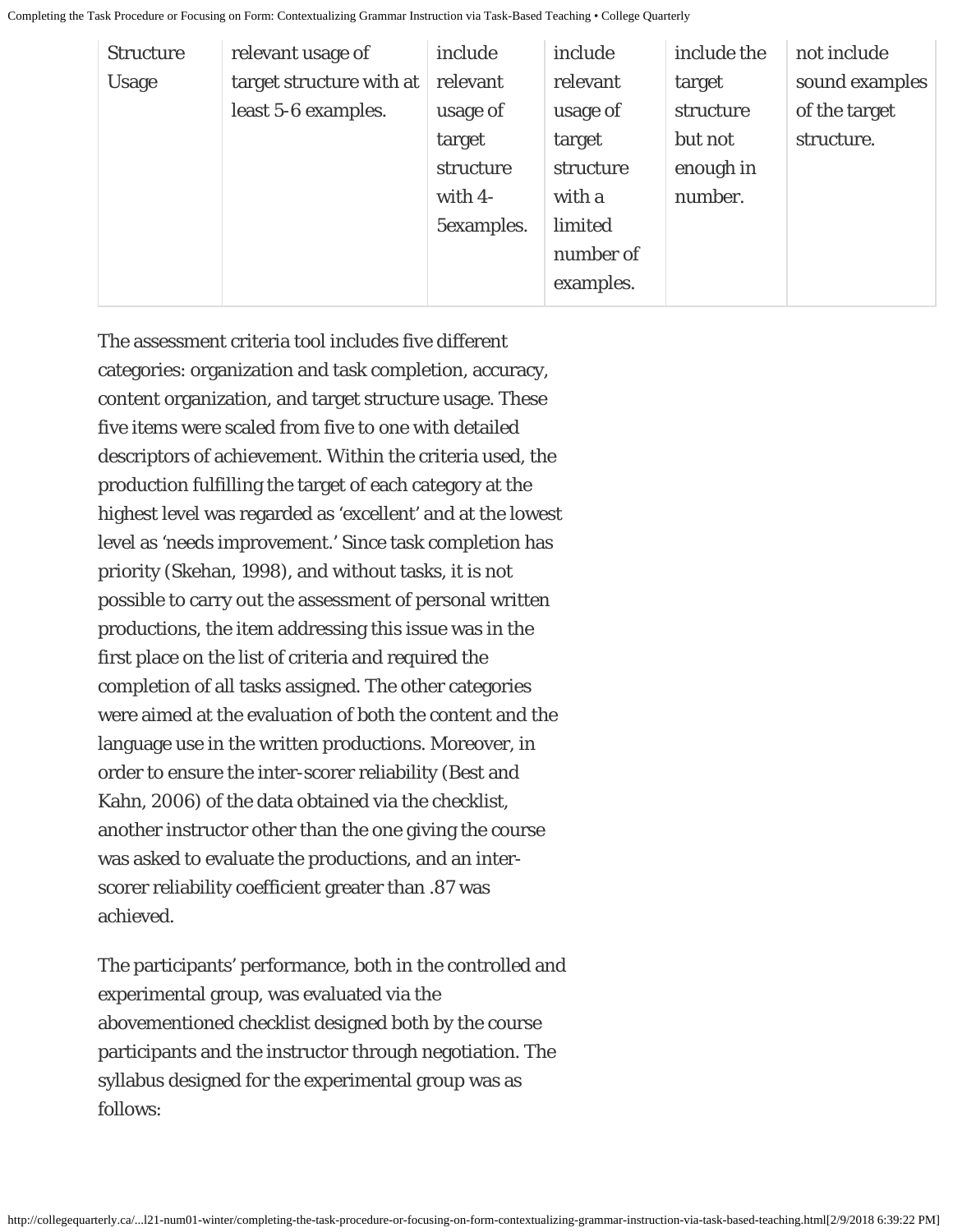Table 2. The Syllabus

| <b>Target</b><br><b>Structure</b>   | <b>In-Class</b><br><b>Tasks</b>                                                                                    |                                                 | <b>Out-of-Class Writing Assignments</b>                                                                                              |
|-------------------------------------|--------------------------------------------------------------------------------------------------------------------|-------------------------------------------------|--------------------------------------------------------------------------------------------------------------------------------------|
| 1. Correlative<br>Conjunctions      | <b>Writing</b><br>about<br>personal<br>study<br>strategies<br>while<br>learning<br>foreign<br>language/s.          | <b>Internet</b><br>Search                       | <b>Comparing two different</b><br><b>Erasmus Partner</b><br>Universities and writing<br>a report on findings to<br>present in class. |
| 2. Sentence<br><b>Connectors</b>    | <b>Creating a</b><br>paragraph<br>that<br>describes<br>plans to<br>improve one<br>language<br>skill.               | Watching an<br>episode of a<br><b>TV</b> series | Summarizing/Criticizing<br>an episode of a TV series<br>(Lost, Big Bang Theory,<br>etc.) to present in class.                        |
| 3. Modal<br>Perfect<br><b>Verbs</b> | Reflecting<br>on language<br>learning<br>experiences<br>and setting<br>targets for<br>the future in<br>paragraphs. | Reading a<br>newspaper                          | Evaluate/Criticize recent<br>news on politics,<br>everyday life, and<br>economics.                                                   |
| 4. Discourse<br><b>Organizers</b>   | Writing a<br>paragraph<br>on the<br>importance<br>of learning<br>different<br>languages.                           | Reading a<br>short story                        | Summarizing the plot of<br>a short story.                                                                                            |
| 5.                                  | <b>Writing the</b>                                                                                                 | Reading a                                       | Reading a book and                                                                                                                   |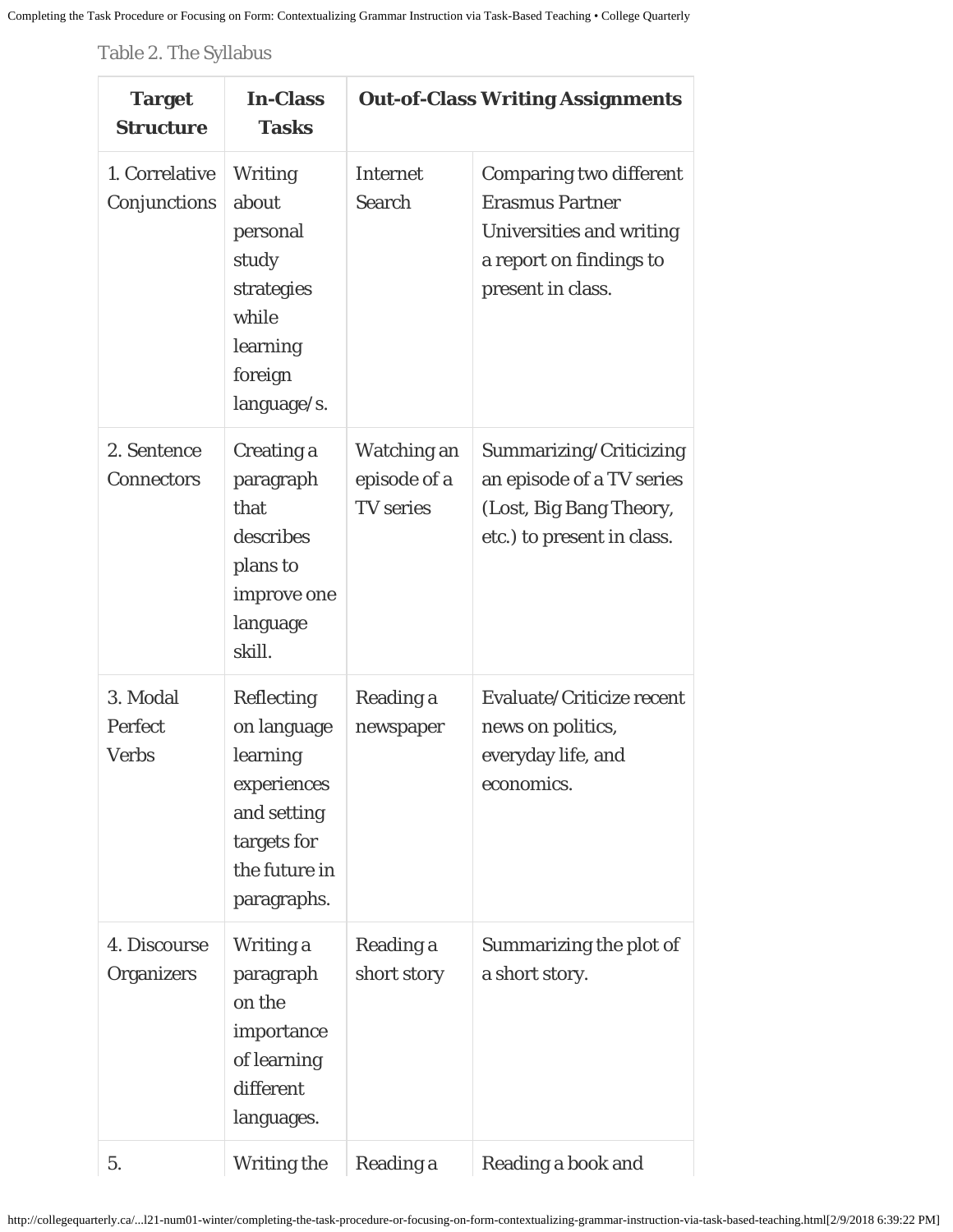| Conditionals                        | school rules<br>and<br>regulations<br>for adult<br>learners on<br>campus.                      | book                                      | changing the content of<br>one/two pages by<br>adding sentences (with<br>target structure).                    |
|-------------------------------------|------------------------------------------------------------------------------------------------|-------------------------------------------|----------------------------------------------------------------------------------------------------------------|
| 6. Reducing<br>adverbial<br>clauses | <b>Writing</b><br>suggestions<br>for<br>prospective<br>teachers of<br>English.                 | Watching a<br>movie                       | <b>Summarizing the movie</b><br>content by using the<br>target structure.                                      |
| 7. Gerunds<br>and<br>infinitives    | Filling out a<br>chart on<br>language<br>learning<br>strategies<br>and writing<br>a paragraph. | <b>Listening to</b><br>a song             | Download the lyrics of a<br>song or two and add<br>more lines to the lyrics<br>with the target structure.      |
|                                     | 8. Interview with the instructor                                                               |                                           |                                                                                                                |
| 9. Perfective<br>Infin              | <b>Writing</b><br>about<br>regrets and<br>expectations                                         | Watching a<br>documentary                 | Watching a<br>documentary on a global<br>problem (global                                                       |
|                                     |                                                                                                |                                           | warming, financial<br>crisis, etc.) and<br>reflecting on what we<br>could have done not to<br>experience that. |
| 10.<br>Subjunctives                 | Giving<br>advice to a<br>friend on<br>how to<br>improve<br>English                             | <b>Watching</b><br>News on<br>TV/Internet | Reporting on a selection<br>of recent news on<br><b>TV/Internet</b>                                            |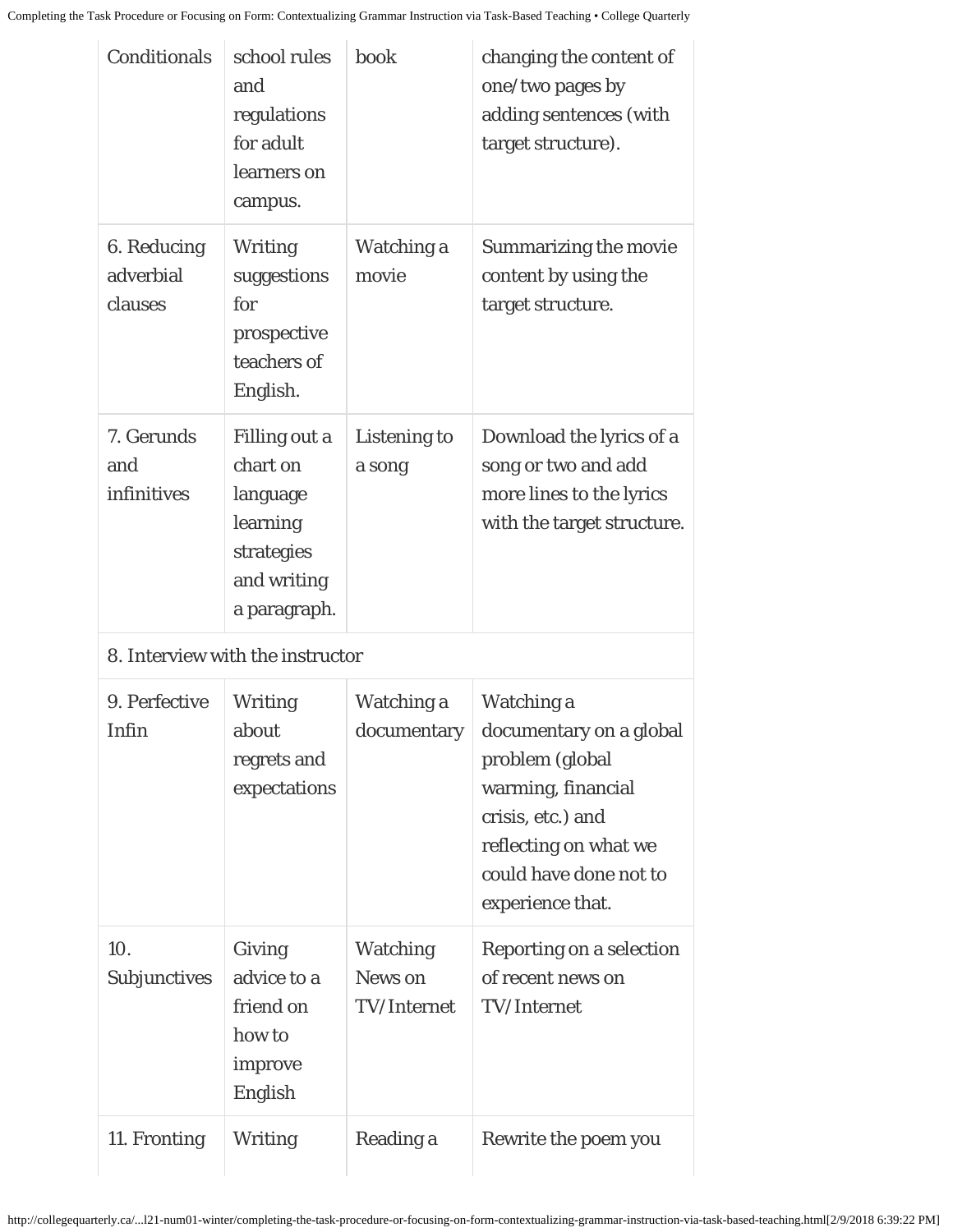| structures                 | commercials poem | found by adding         |
|----------------------------|------------------|-------------------------|
| for emphasis $\vert$ for a |                  | instances of the target |
| and focus                  | product          | structure.              |
|                            |                  |                         |

12. Interview with the instructor

The learners in the experimental group participated in the pre-task stages, which were in-class writing tasks, instead of being exposed to explicit grammar instruction provided by the instructor using the selected coursebook as the control group did. The participants engaged in different writing tasks on strategies for study, plans to improve a language skill, reflections on language learning strategies, etc. The content of such writing tasks was determined to be different from the out-of-class writing assignments/tasks since similar content would give an unfair advantage to the experimental group over the control group, and it would not be possible to observe the difference made by the instructional methodology. Besides, the learners in the controlled group were exposed to explicit grammar instruction on the grammar items indicated in the syllabus, including but not limited to correlative conjunctions, sentence connectors, and modal perfect verbs.

# **Results**

Two groups of participants in the control and experimental groups were compared in terms of the total scores they gathered at the end of the academic term. The final data of students' grades were collected via the aforementioned checklist for the evaluation of written production. The raw data was analyzed via SPSS 16.0, and the group statistics of mean scores are as follows:

Table 3. Group Statistics and Independent Samples Test

|  | <b>Groups</b> | N | <b>Mean</b> | Std.<br><b>Deviation Error</b> | Std.<br><b>Mean</b> |
|--|---------------|---|-------------|--------------------------------|---------------------|
|  |               |   |             |                                |                     |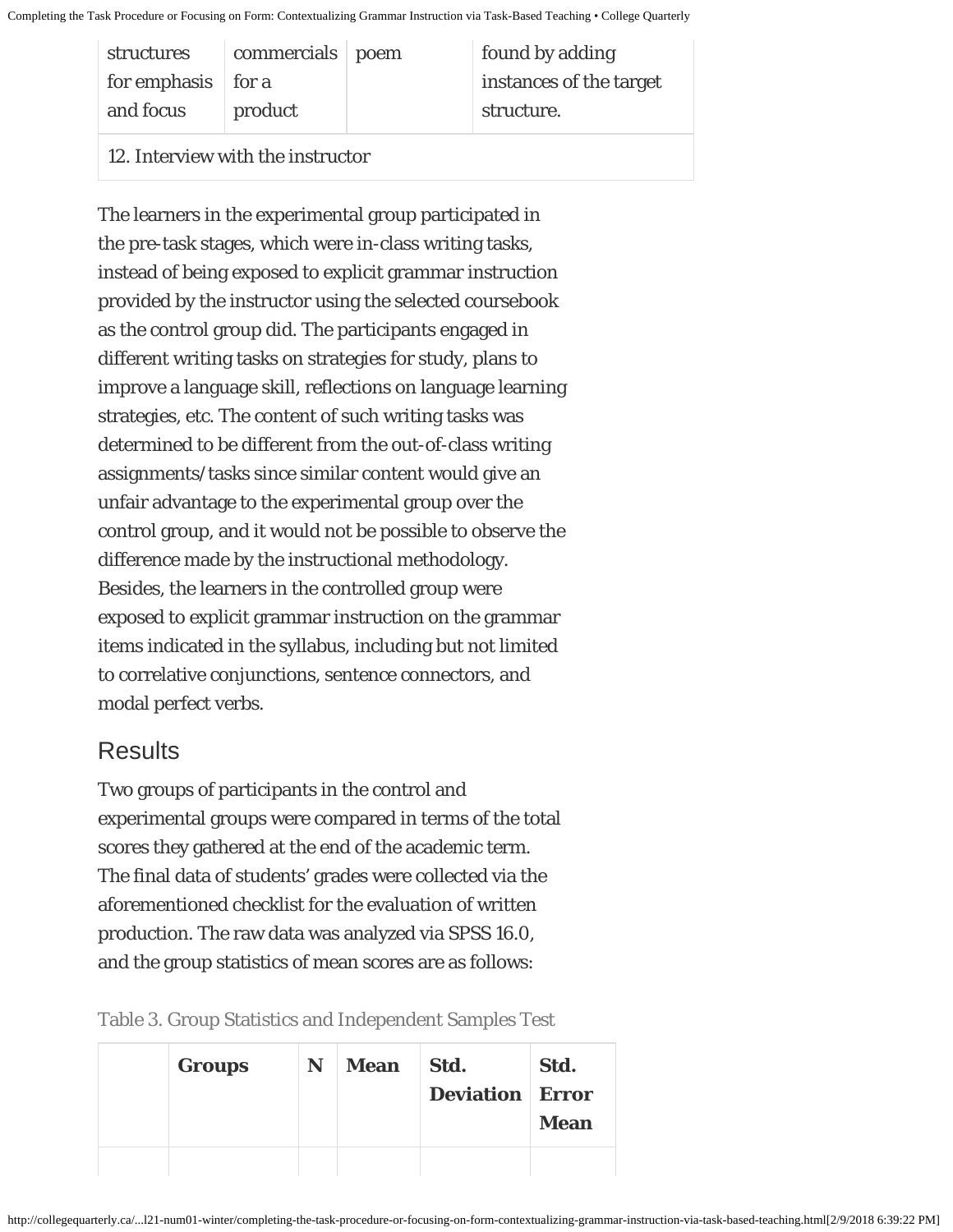| Scores Experimental 27 78.5556 8.50490 |                     | 1.63677 |
|----------------------------------------|---------------------|---------|
| <b>Control</b>                         | 26 66.4231 12.73161 | 2.49687 |

| Levene's<br><b>t-test for Equality of Means</b><br><b>Test for</b><br><b>Equality</b><br>of<br><b>Variances</b> |             |      |             |        |                           |                           |                                 |                                                        |              |
|-----------------------------------------------------------------------------------------------------------------|-------------|------|-------------|--------|---------------------------|---------------------------|---------------------------------|--------------------------------------------------------|--------------|
|                                                                                                                 | $\mathbf F$ | Sig. | $\mathbf t$ | df     | Sig.<br>$(2 -$<br>tailed) | Mean<br><b>Difference</b> | Std. Error<br><b>Difference</b> | 95% Confidence<br>Interval of the<br><b>Difference</b> |              |
|                                                                                                                 |             |      |             |        |                           |                           |                                 | Lower                                                  | <b>Upper</b> |
| Equal<br>variances<br>assumed                                                                                   | 2.942       | .092 | 4.094       | 51     | .000                      | 12.13248                  | 2.96362                         | 6.18277                                                | 18.08219     |
| Equal<br>variances<br>not<br>assumed                                                                            |             |      | 4.064       | 43.397 | .000                      | 12.13248                  | 2.98553                         | 6.11318                                                | 18.15178     |

When the mean scores of the experimental and control groups are compared, it is seen that the experimental group achieved a higher mean score (the experimental group =  $78.5556$  and the control group =  $66.4231$ . Further evaluation of data through the independent samples t-test and the related findings are illustrated below:

As is given in Table 3, the significance value of the statistic is 0.092. Since this value is lower than 0.10, it can be assumed that the groups have different variances. The Sig. (2-tailed) value presents a probability from the t distribution with 51 degrees of freedom. The p value (sig-2 tailed= .000) is less than 0.05; therefore, it is possible to state that the groups differ significantly in terms of achievement scores obtained at the end of the academic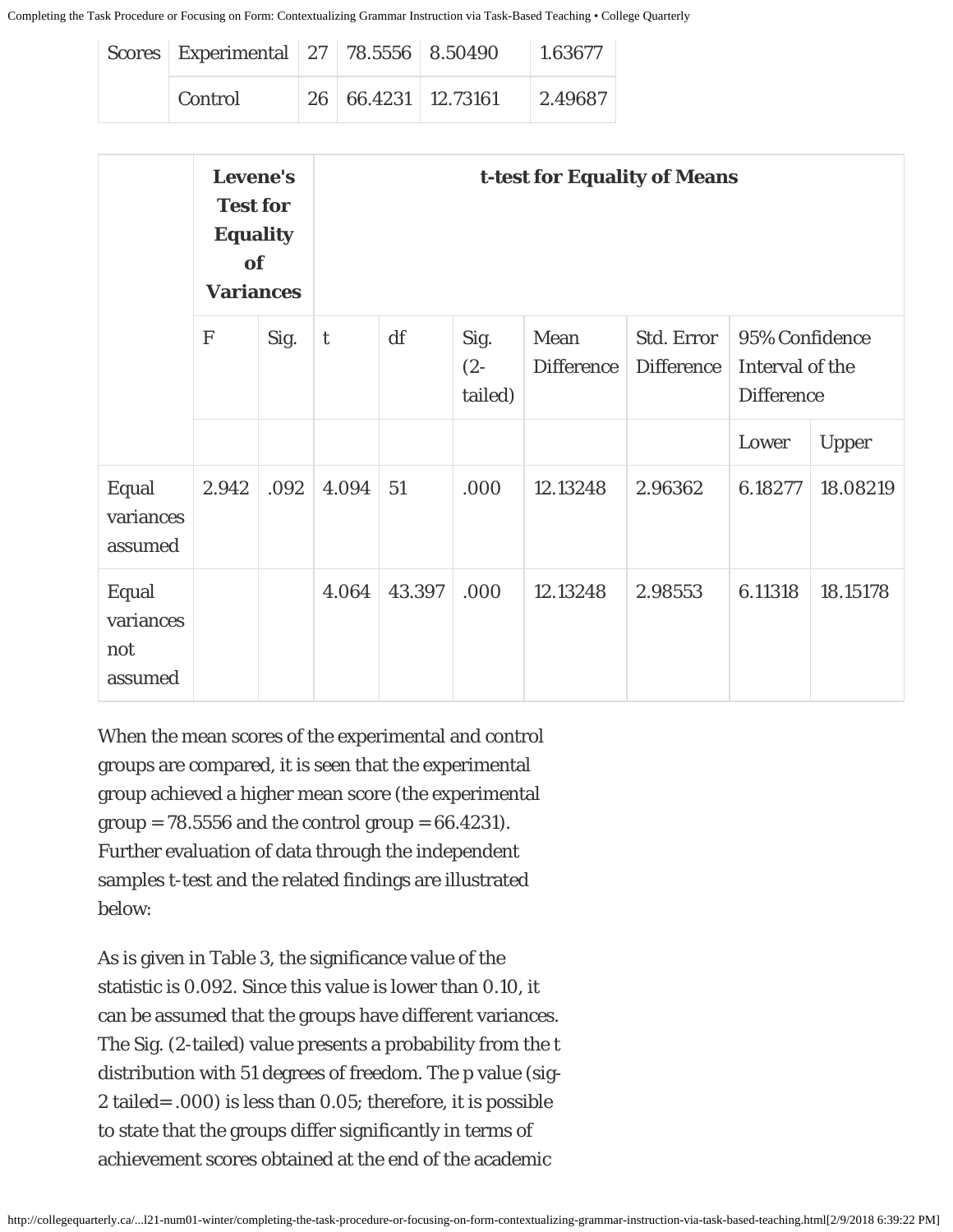#### term.

In order to evaluate the procedural aspects of the course design, the participants in the experimental group provided their evaluations on the course content and instructional method via a four-scale questionnaire and written feedback to an open ended question which were collected at the end of the academic term. The results of questionnaire on the evaluation of procedural aspects of the course were as follows:

#### Table 4. The Questionnaire

| <b>When I</b><br>evaluate the<br>'Contextual<br><b>Grammar</b><br>Course', I<br>think that |                                                          | <b>Very</b><br><b>Effective</b> |              | <b>Effective</b> |              | <b>Not</b><br><b>Effective</b> |                | <b>Very</b><br><b>Bad</b> |   |
|--------------------------------------------------------------------------------------------|----------------------------------------------------------|---------------------------------|--------------|------------------|--------------|--------------------------------|----------------|---------------------------|---|
|                                                                                            |                                                          | $\%$                            | $\mathbf{F}$ | $\%$             | $\mathbf{F}$ | $\%$                           | $\mathbf{F}$   | $\%$                      | F |
| $\mathbf{1}$                                                                               | in-class<br>activities<br>were                           | 57.6                            | 15           | 42.3             | 11           | 3.8                            | $\mathbf{1}$   |                           |   |
| $\overline{c}$                                                                             | developing<br>a portfolio<br>was                         | 38.4                            | 10           | 53.8             | 14           | 7.6                            | $\overline{2}$ |                           |   |
| 3                                                                                          | correcting<br>peers'<br>productions<br>was               | 53.8                            | 14           | 46.1             | 12           |                                |                |                           |   |
| $\overline{4}$                                                                             | in-class<br>discussions<br>were                          | 50                              | 13           | 46.1             | 12           | 3.8                            | $\mathbf{1}$   |                           |   |
| $\overline{5}$                                                                             | one to one<br>conference<br>with the<br>class<br>teacher | 57.6                            | 15           | 42.3             | 11           |                                |                |                           |   |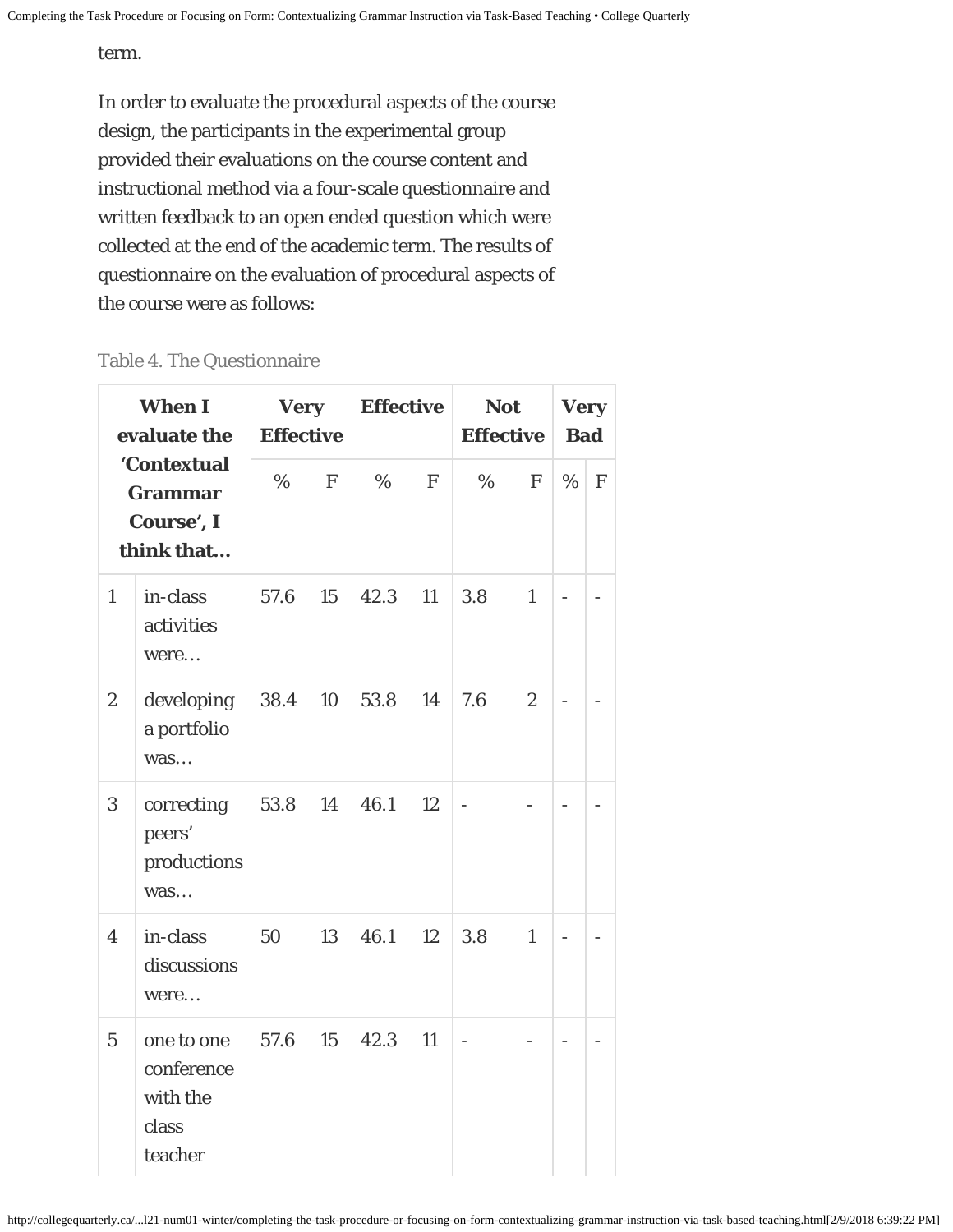|                  | was                                                 |      |    |      |    |                          |        |   |
|------------------|-----------------------------------------------------|------|----|------|----|--------------------------|--------|---|
| $\boldsymbol{6}$ | working in<br>groups<br>during<br>classes<br>was    | 57.6 | 15 | 42.3 | 11 |                          |        |   |
| $\tau$           | carrying<br>out<br>individual<br>work was           | 46.1 | 12 | 26.9 | 7  | 26.9                     | $\tau$ |   |
| 8                | carrying<br>out self-<br>evaluation<br>was          | 46.1 | 12 | 53.8 | 14 |                          |        |   |
| 9                | developing<br>written<br>production<br>was          | 46.1 | 12 | 53.8 | 14 | $\overline{\phantom{0}}$ |        | - |
| 10               | receiving<br>feedback<br>from peers<br>was          | 38.4 | 10 | 61.5 | 16 | $\overline{\phantom{0}}$ |        |   |
| 11               | receiving<br>feedback<br>from the<br>teacher<br>was | 73   | 19 | 30.7 | 8  |                          |        |   |

As far as the participants' evaluations on in-class activities of task-based teaching were concerned, the students were generally of the same opinion that such applications were efficient (57.6% very effective, 42.3% effective). The participants also took a positive stance on developing portfolios of written productions (38.4% very effective, 53.8% effective). The qualitative data collected from the students on in-class applications resulted in the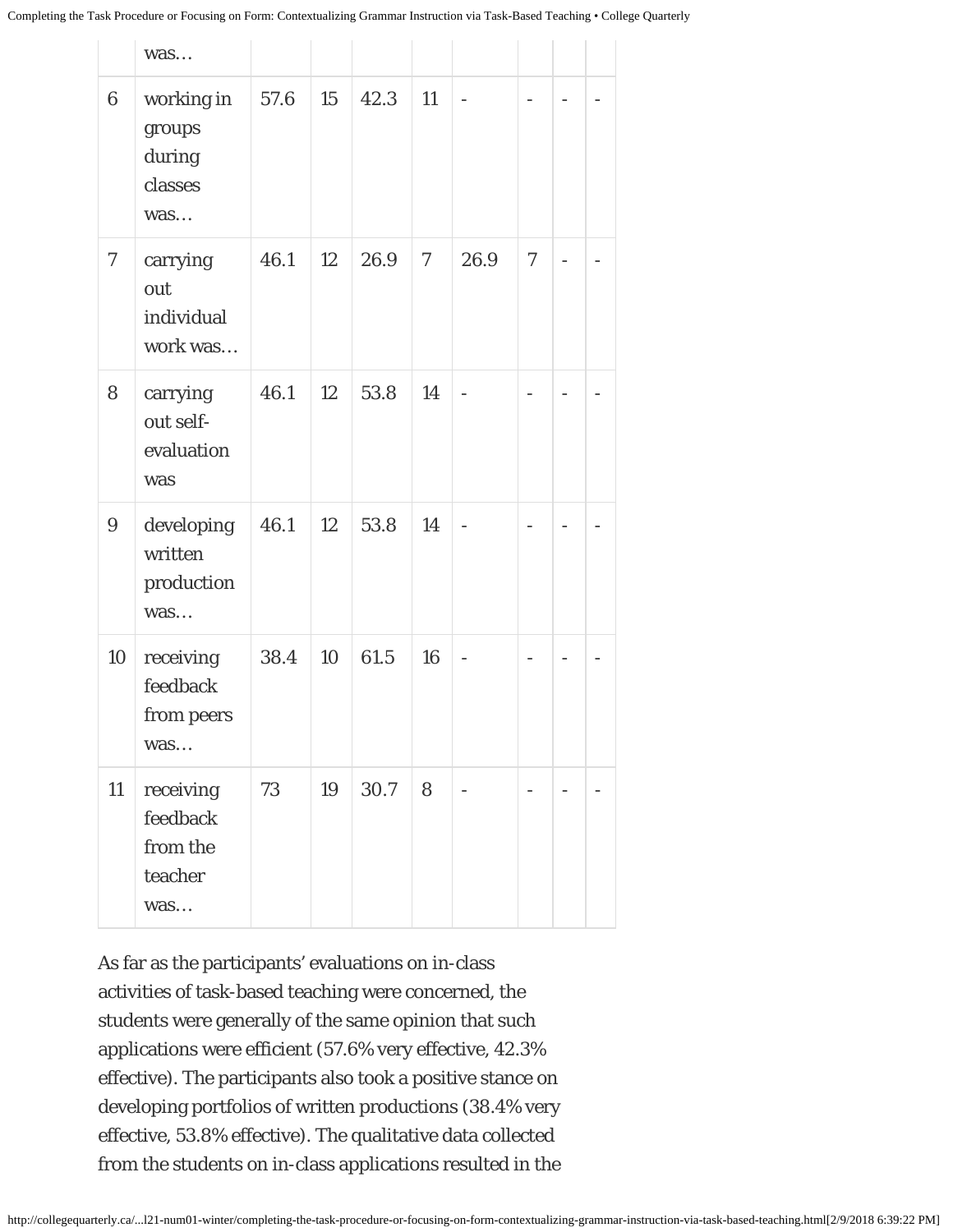identification of two themes: "more effective than traditional grammar classes," and "such applications lead learners to be more productive in speaking and writing." On portfolio development, the theme gathered from the collected data was "it is a record of improvement in language use." Two different participants reported in their written statements on such applications as follows:

"We Turks are much better than English people at English grammar and its rules. Nevertheless, we have serious problems in speaking and writing. In grammar classes this term, I found the opportunity to improve my speaking and writing as the classes were not like the ones we were used to. We discovered usages and produced much better texts at the end."

"We developed portfolios before, but the teacher had not given importance to it, and we had it just as we had to do so. In this class, I understood that the portfolio is just like a coursebook. Its difference from a real coursebook is that it is written by me only! It is a real book of my writings showing how I improved as time passes."

All the participants indicated that correcting the peers' productions (53.8% very effective, 46.1% effective) and one-to-one conferences with the class teacher to evaluate these productions (57.6% very effective, 42.3% effective) were effectual applications. The theme identified in the qualitative data on evaluating peers' productions was "evaluating others makes you see your mistakes better." A participant stated that:

"Since we designed the checklist to evaluate our writings together, I found it so enjoyable and meaningful to read others' texts and mark them according to our checklist. While doing so, I realized that we have so many common mistakes. A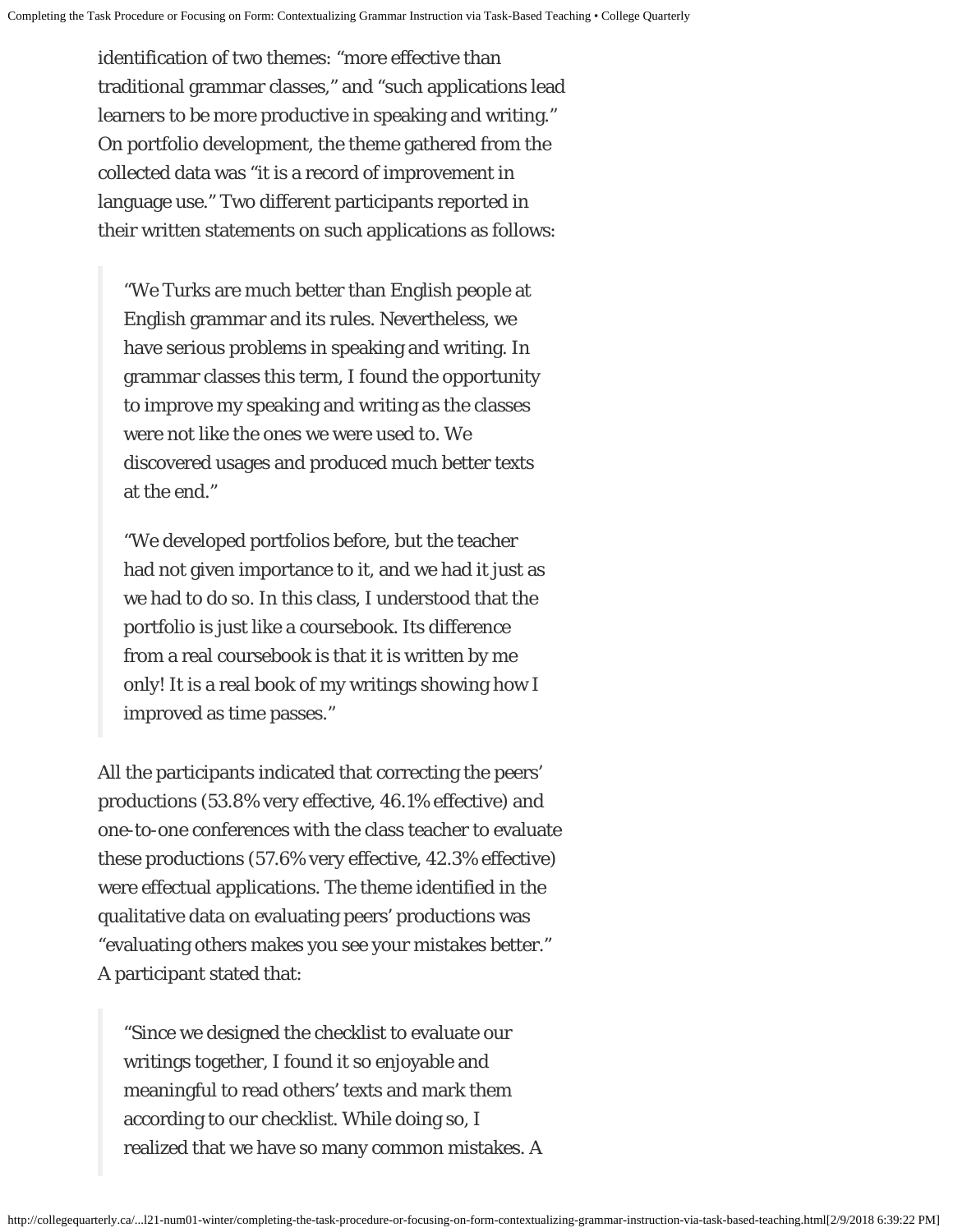mistake in another's writing is definitely your own mistake, too. Maybe you cannot see some of your errors, but while evaluating others you realize that you also might have that mistake."

On meeting with the instructor in one-to-one conferences to evaluate the productions together, the participants highlighted in the collected qualitative data the notion that "they felt themselves and their productions valued." As stated by a student:

"The teacher spared time to talk to me on my portfolio. No one ever did it before. We compared our evaluations and talked on how the portfolio could be improved in a much better way. The teacher gave importance to my ideas and my writings, and I do appreciate it."

Nevertheless, some participants (26.9%) highlighted that carrying out individual work of written productions was not effective. Within the qualitative data, individual work was compared with group work in general (57.6% very effective, 42.3% effective in the quantitative data), and the theme identified was that "individual productions are to be shared with others." An excerpt from a participant's verbatim is as follows:

"I liked bringing in my individual writings into the class and talking over them with the others. If we did not do something like that I would not give importance to my writings. If we did not share, the writings would just be to keep them in the portfolios and get marks".

The participants also pointed out that carrying out selfevaluation (46.1% very effective, 53.8% effective) and developing written productions in general (46.1% very effective, 53.8% effective) were effective. In qualitative data, self-evaluation was described as "knowing what was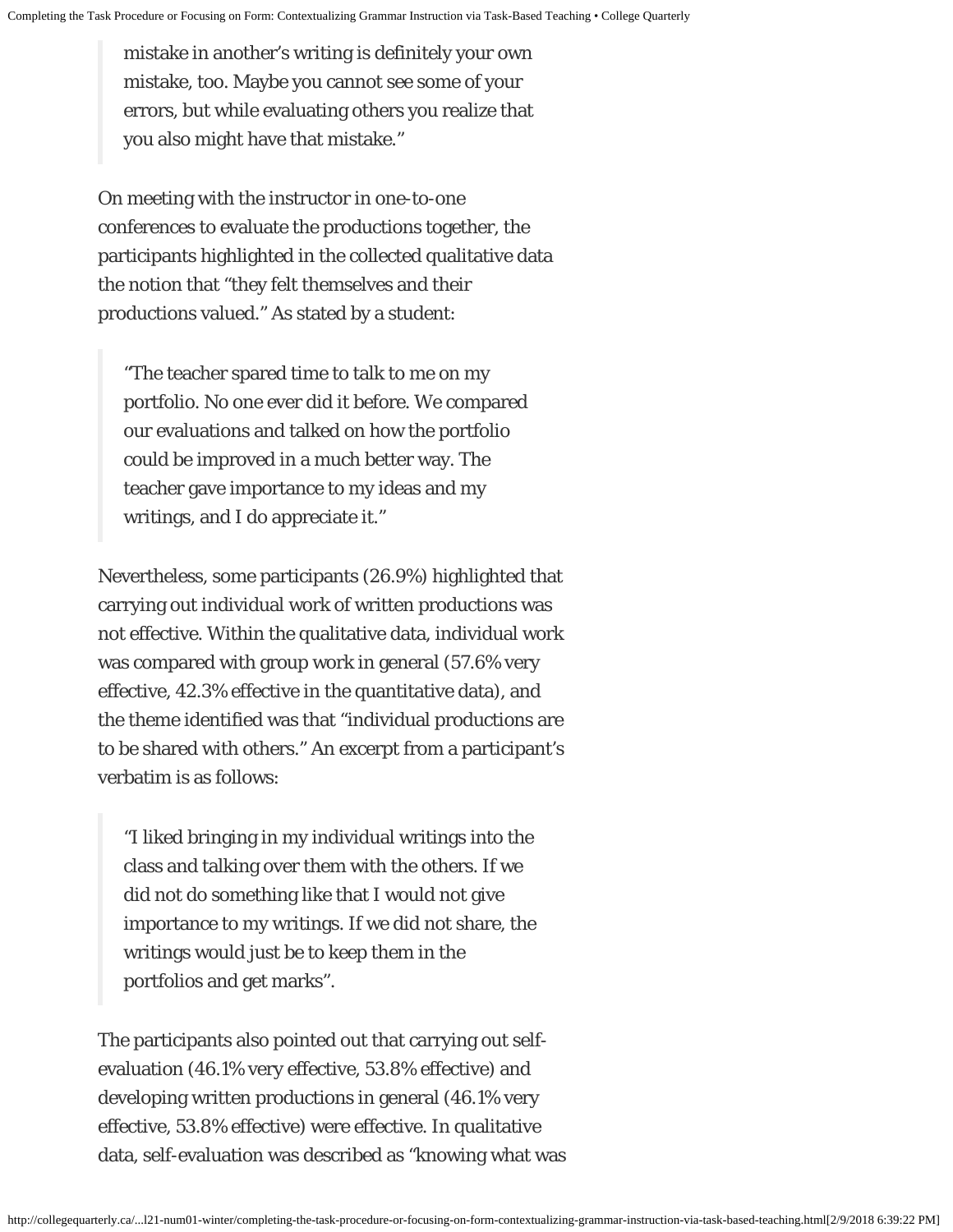expected from you," and for developing written productions, the theme was "producing to share and talk." On these two items, two participants' identifications are given below:

"Without the checklist and self-evaluation, I could never know what I was supposed to do. As time passed, the criteria were in my mind, and I was automatically paying attention to the items included in that checklist to beautify my work."

"I wrote texts because I had a reason to do so, which was coming to the class and sharing them with my friends. If you have something in hand, you can share and talk. Otherwise, I have to keep silent and watch people enjoy talking."

Regarding the feedback received from the peers (38.4% very effective, 61.5% effective) and the teacher (73% very effective, 30.7 effective), the participants indicated the efficiency of both applications. Nevertheless, more participants (73%) stated that teacher's feedback is very effective when compared to the percent of participants declared that peer feedback is very efficient (38.4%). Within the qualitative data collected from the participants, the theme identified for peer feedback was that "it helps for the betterment of products," and for teacher feedback, the theme was "expert opinion." An extract from a participant's verbatim was as follows:

"A peer is the second eye for the text you have written; a fresh eye to catch your mistakes. A chance to improve your work before presenting it to the teacher who helps you more with the language and how well you use it."

The discussions which took place during the classes among course participants were identified as effective (50% very effective, 46.1 effective, 3.8 not effective) by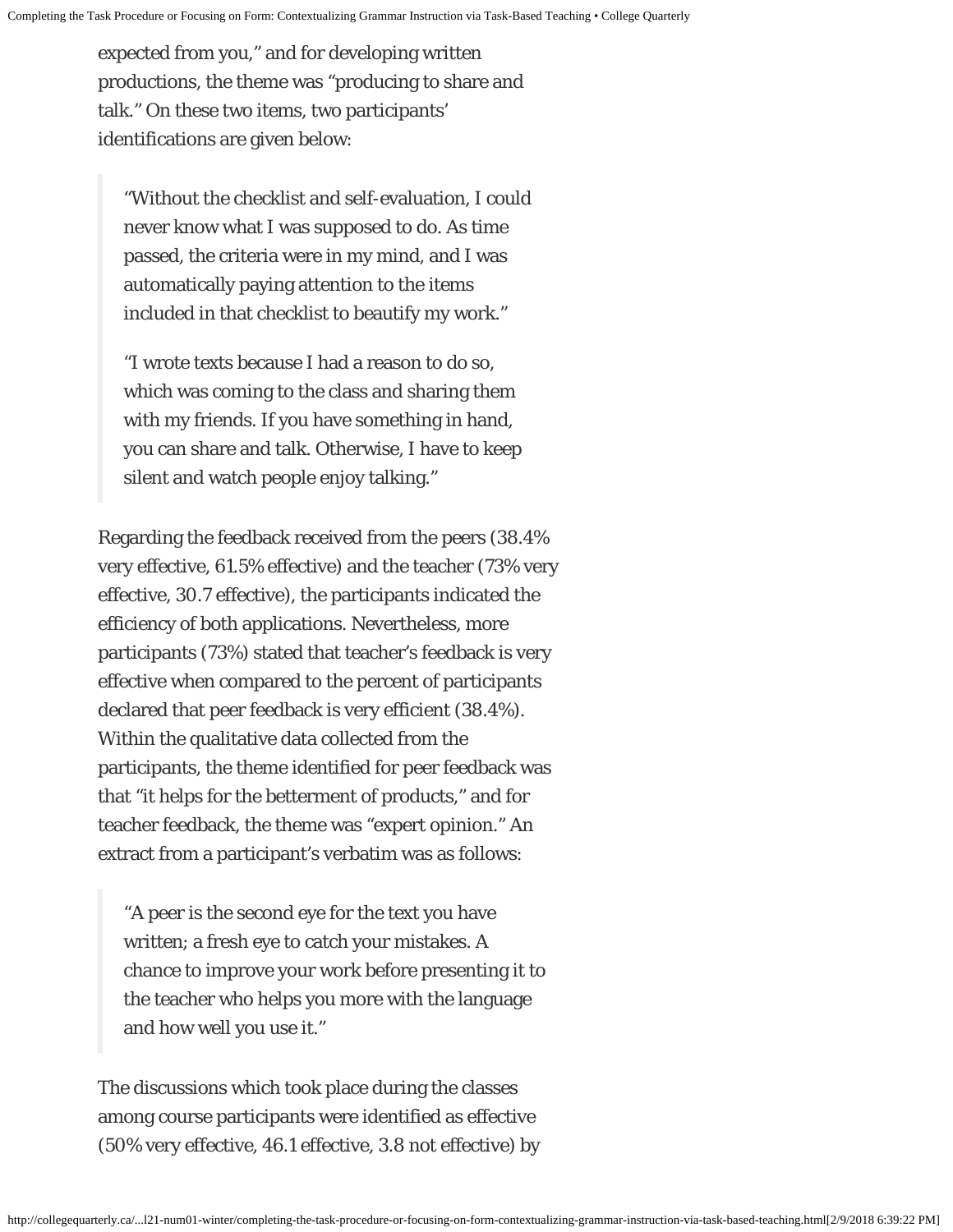the majority of participants. Besides, the theme on the issue was "talk more and learn more." Only one participant stated that they were not effective. His/her written evaluation on in-class discussions was as follows:

"The discussions took too much of a class time. We all enjoyed while participating in discussions, but it was so hard for me to get used to such a grammar course as it was so different from the ones I had experienced before."

# Discussion and Conclusion

Within this research study, the first question scrutinized the difference between form-focused instruction and TBLT with relation to the participants' performance on language use in written productions. According to the results gathered via a statistical analysis procedure, the experimental group (n=27), who experienced TBLT, achieved a higher score than the control group (mean score for the experimental group = 78.5556 and the control group = 66.4231). The t-test results indicated the statistically significant difference between the groups (the significance value of the statistic is 0.092) in terms of achievement obtained at the end of the academic term.

The in-class applications designed as different tasks of writing, instead of explicit grammar instruction as in the control group, constituted the main procedural distinction between the groups. Such applications were found to be effective by the participants of the study. The task-based in-class instructional design necessitated the development of other related applications such as peer correction, in-class discussions, portfolio development and self-evaluation. When the participants' evaluations were examined via data collection, it was found that all the related applications were reported to be effective. In the qualitative data collected from the participants, the task-based in-class instruction was indicted to be more effective than traditional grammar teaching.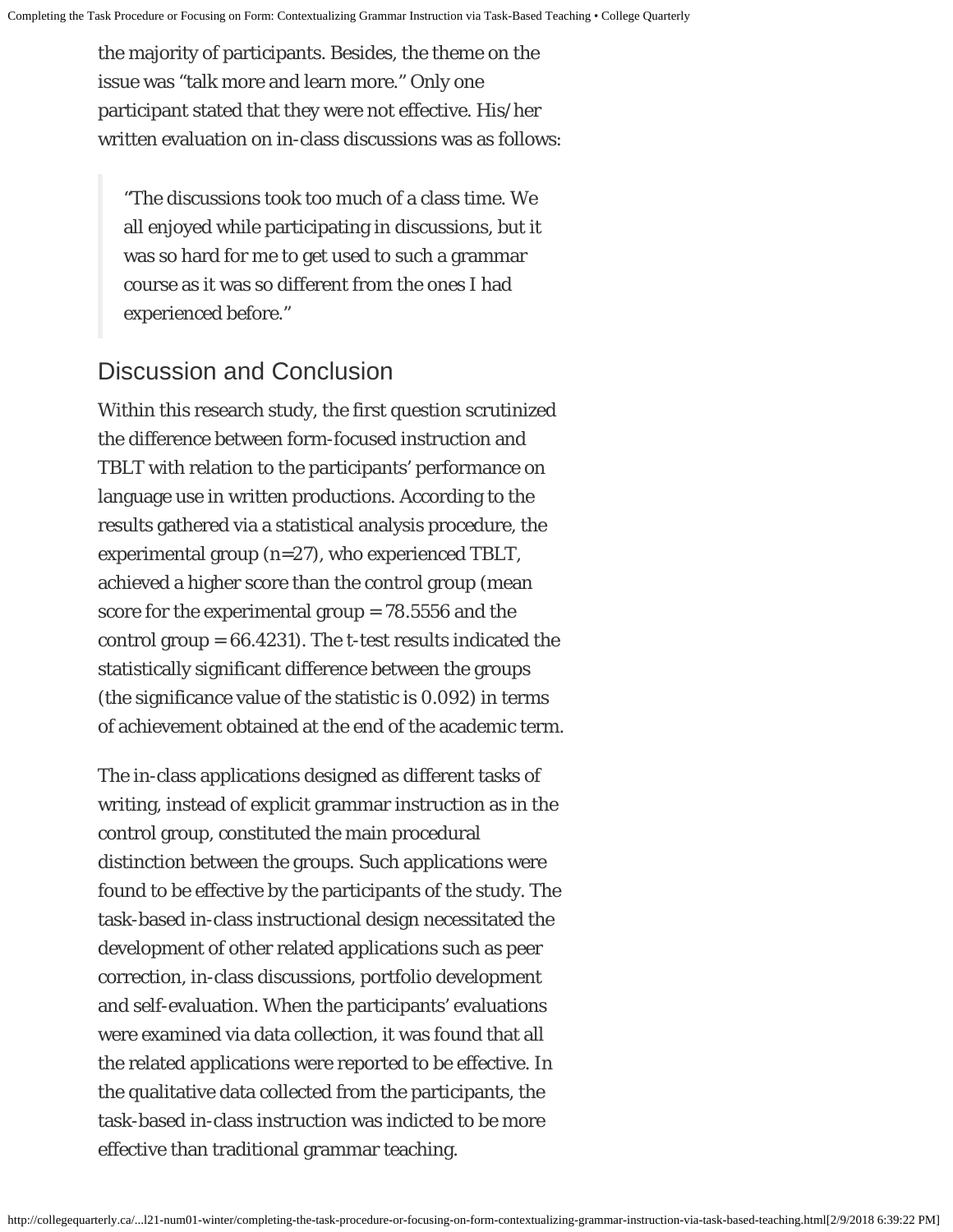In this study, the aim was to compare two distinct methodologies of grammar instruction: task-based and form-focused teaching. Within the procedure of application, which lasted for one academic term, two groups of learners were exposed to the same sequence of target structures, extensive writing activities and evaluation criteria. Nevertheless, these two groups differed only in the in-class teaching procedure, which was task-based in one group and formal and explicit in the other one. According to the results, the experimental group who had task-based instruction on contextual grammar outperformed the group of learners who received formal grammar instruction. Moreover, according to the collected data on the evaluations by the students in the experimental group, most of the participants indicated that the course was effective in terms of the instructional applications carried out for task-based teaching.

Within the literature, a weaker version of TBLT, which is supported by form-focused teaching, is also suggested with different reasons; such as, for effective grammar teaching (Klapper, 2003) and because of the learners' traditional learning experiences (Mann, 2006). However, it is also indicated that there exists a broad literature on TBLT in relation to its effectiveness on adult classes where English is taught as a second language, and there is a lack of research data on TBLT applications in foreign language contexts (Candlin, 2001; Charless, 2003). Despite the challenges and constraints, TBLT related implementations have begun to indicate evidence of success in the contemporary research findings on language teaching in foreign settings (Chacon, 2012; Hadi, 2013; Kırkgöz, 2011; Lai and Lin, 2012). Besides, in terms of teacher effectiveness and teaching of form and functional aspects of the language, the students' expectations from an English teacher should be investigated as well (Celik, Arikan & Caner, 2013). Therefore, further research findings on the related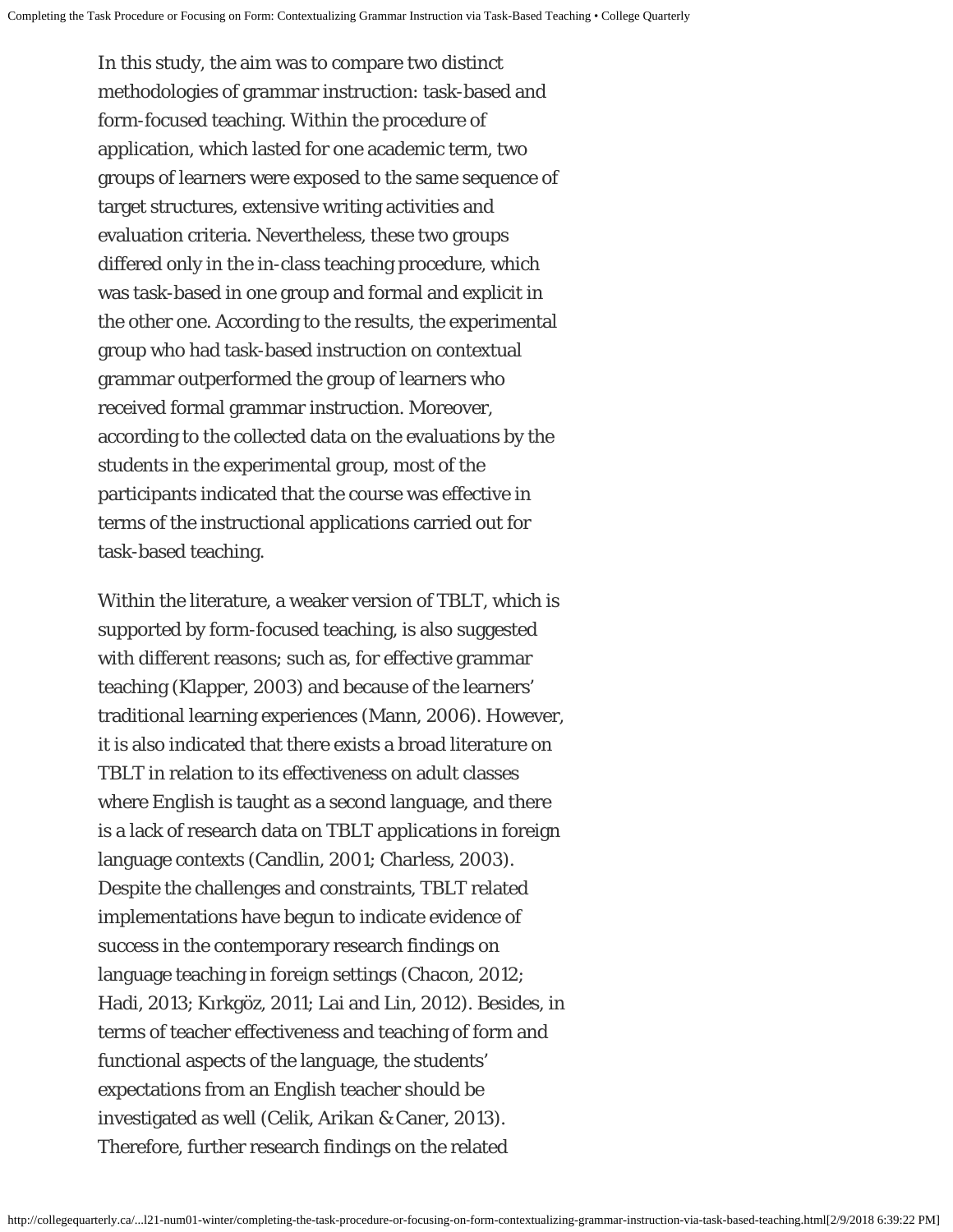implementational designs, perceptions and evaluations are required for the development of TBLT methodology.

# Recommendations

In light of the findings of present research, the following pedagogical implications can be suggested:

- Learners should be involved in the decision making procedure of a course plan and evaluation criteria. Since the initiative role is shared with the students by the instructor, the learners should take an active stand and participatory position within the process of language discovery and production. Therefore, it is important that instructors allocate time to have sessions of negotiation with the participants before tailoring a course design and assessment type for that particular group.
- Working on a task within a group for the identification of a structural use or content enables social interaction and communication, which fuels the idea and language creation. Thus, the sociocultural aspects (Vygotsky, 1978) of language development necessitate instructional designs focusing on optimal learner interaction. This leads us to the conversion of learner roles from 'participants' to 'interlocutory participants,' which requires in-class applications such as sharing posttask productions within the group and evaluating one another's written productions.
- Accuracy can be one of the aspects of consideration in grammar teaching, but not the only one. The relevance of language use and cohesion in language production should be achieved as well as accurate structural use. Both the application and the evaluation procedures are supposed to bring together various components of language acceptability. Thus, the content organization to achieve cohesion and acceptability should be valued in the criteria designed to assess task-based productions.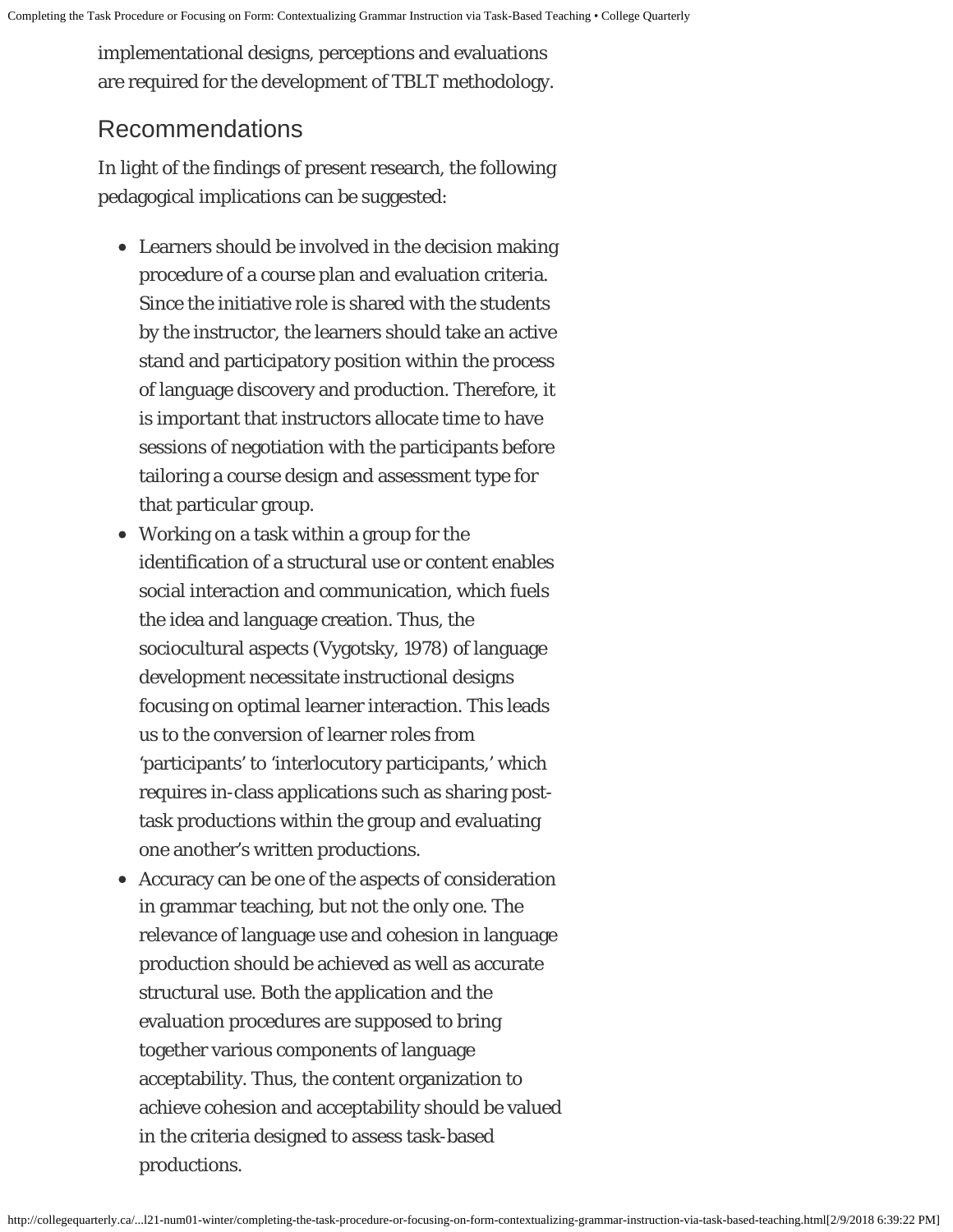- Taking into account the variety and variability of the dynamics of instructional procedure, the syllabus design should follow a procedure, which allows flexibility and adaptability to alterations in time with regard to learners' needs and interests.
- The learners' extensive work on language productions ought to be incorporated into an intensive language study procedure, which garners an appreciation for learner outputs as well as exploits students' productions as instructional materials in the teaching and learning process.
- The assessment and evaluation procedure is supposed to assemble all of the contributors of the learning procedure: the instructor, the learner himself and the peers. The involvement of all the counterparts and the process of negotiation will provide both motivation and a hands-on approach to language learning.

#### References

Adams, R. and J. Newton. (2009). TBLT in Asia: constraints and opportunities. *Asian Journal of English Language Teaching.* 19, 1–17.

Basterrechea, M., Garcia Mayo, M. P. and Lesser, M. J. (2014). Pushed output and noticing in a dictogloss: Task implementation in the CLIL classroom. *Porta Linguarum 22*: 7-22, available from: http://www.ugr.es/~portalin/articulos/PL\_numero22/1 %20%20Maria%20Basterrecha.pdf, accessed 18 October, 2016.

Best, J.W. & Kahn, J. (2006). *Research in Education*. New Delhi: Prentice Hall of India Private.

Breen, M. (1987). Learner contributions to task design. In C. Candlin and D. Murphy (Eds.) *Language Learning Tasks*. Englewood Cliffs NJ: Prentice-Hall.

Bygate, M. (1999). Quality of language and purpose of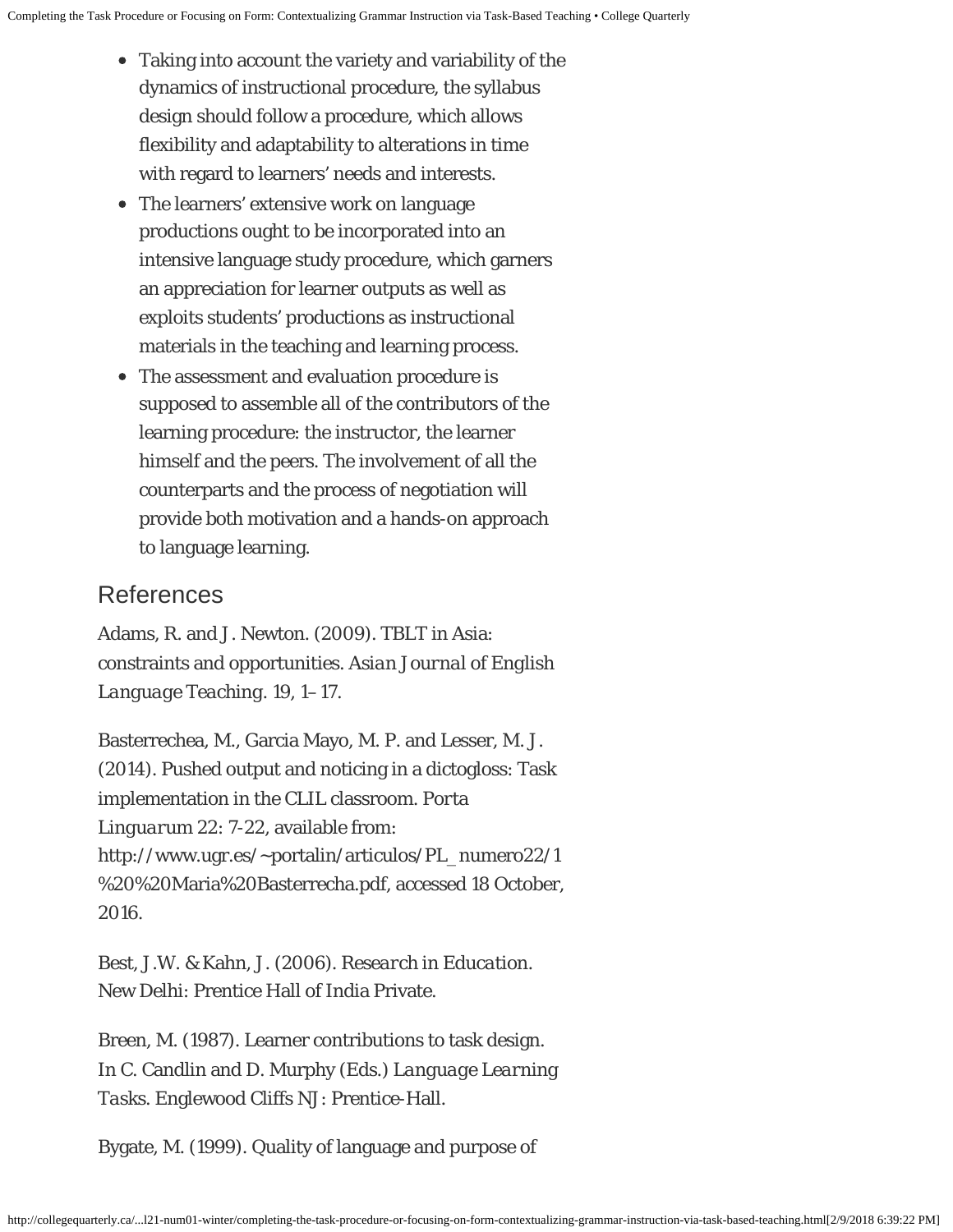task: Patterns of learners' language on two oral communication tasks. *Language Teaching Research, 3*(3), 185-214. Doughty, C. (1991). Second language instruction does make a difference: Evidence from an empirical study on SL revitalization. *Studies in Second Language Acquisition, 13*, 431-69.

Celik, S. Arikan, A. and Caner, M. (2013). In the eyes of Turkish EFL learners: What makes an effective foreign language teacher? *Porta Linguarum 20*: 287-297, available from http://www.ugr.es/~portalin/articulos/PL\_numero20/1 8%20Servet%20Celik.pdf, accessed 24 February, 2016.

Cook, V. (2010). Linguistic relativity and language teaching. In V. Cook & A. Bassetti (Eds.), Language and bilingual cognition (pp. 509–518). New York, NY: Psychology Press.

East, M. (2012). *Task-Based Language Teaching from the Teachers' Perspective*. Amsterdam: John Benjamins Publishing Company.

Ellis, R. (2001). Introduction: Investigating form-focused instruction. *Language Learning 51*(1): 1–46.

Ellis, R. (2003). *Task-based Language Teaching*. Oxford: Oxford University Press.

Fotos, S. and Ellis, R. (1991). Communicating about grammar: A task-based approach. *TESOL Quarterly.* 25: 4, 605-628.

Frodesen, J. and Eyring, J. (2007). *Grammar Dimensions 4: From, Meaning, Use.* Boston: Thomson Heinle.

Guba, G., E. & Lincoln, Y. S. (1989). *Fourth Generation Evaluation.* California: Sage Publications.

Hampel, R. (2010). Task design for a virtual learning environment in a distance language course. In M.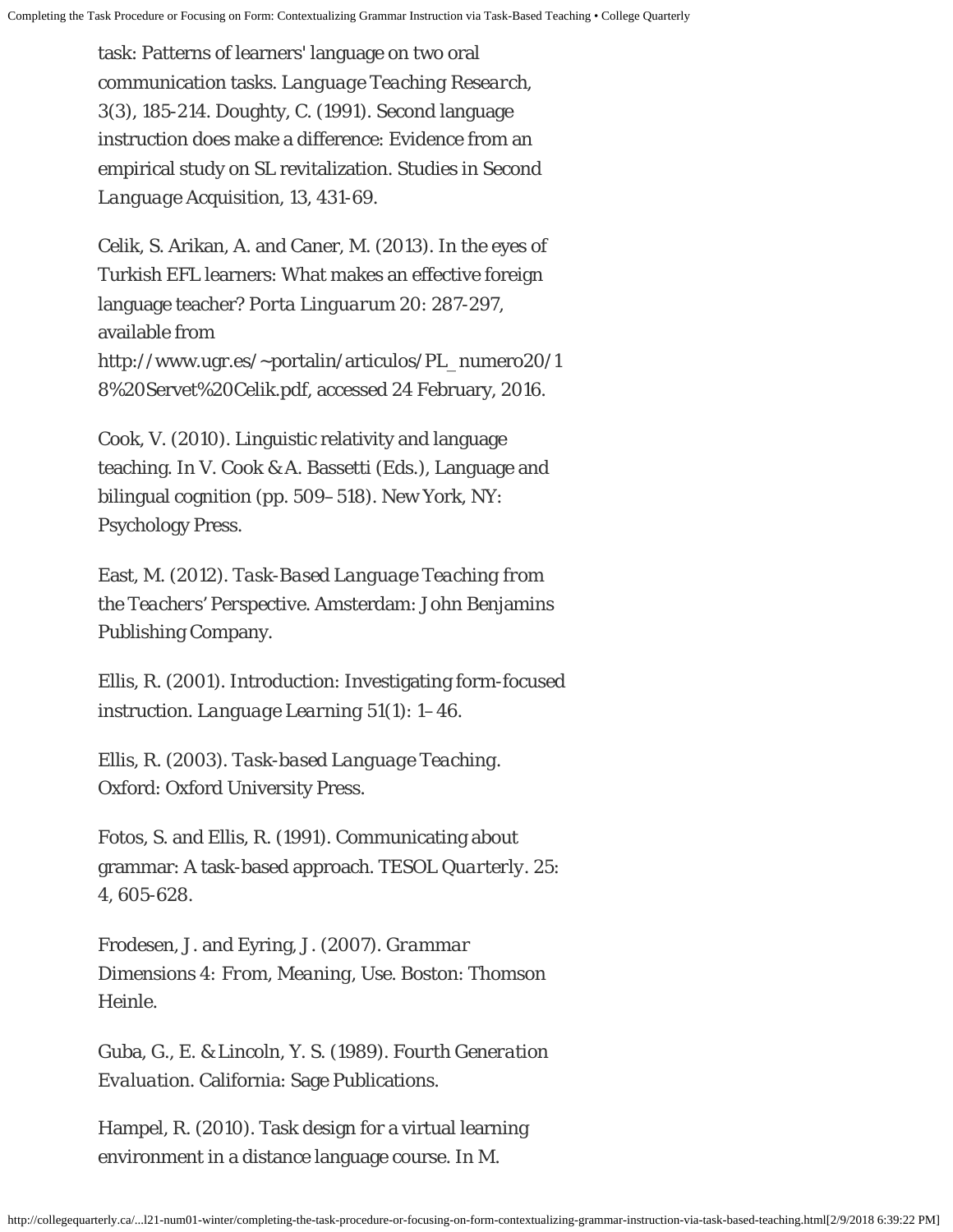Thomas and H. Reinders (Eds.). *Task-Based Language Learning and Teaching with Technology.* London: Continuum International Publishing Group.

Kirkgoz, Y. (2011). A blended learning study on implementing video recorded speaking tasks in taskbased classroom instruction. *TOJET: The Turkish Online Journal of Educational Technology. 10* (4), 1-13.

Klapper, J. (2003). Taking communication to task? A critical review of recent trends in language teaching, *The Language Learning Journal, 27* (1), 33-42.

Laufer, B. & Girsai, N. (2008). Form-focused instruction in second language vocabulary learning: A case for contrastive analysis and translation. *Applied Linguistics, 29* (4), 694-716.

Lee, J. (2000). *Tasks and Communicating in Language Classrooms.* New York: McGraw-Hill.

Levy, M., and Stockwell, G. (2006). CALL Dimensions: Options and Issues in Computer-Assisted Language Learning. NJ: Lawrence Erlbaum Associates.

Mackey, A. (1999). Input, interaction, and second language development: An empirical study of question formation in ESL. *Studies in Second Language Acquisition, 21*, 557-587.

Mann, G. (2006). A task based approach to the development of the oral skills of international law students, *Research in Post-Compulsory Education*, 11:2, 217-234.

Motteram, G. and Thomas, M. (2010). Afterword: Future directions for technology-mediated tasks. In M. Thomas and H. Reinders (Eds.). *Task-Based Language Learning and Teaching with Technology.* London: Continuum International Publishing Group.

Nassaji, H. (1999). Towards integrating form-focused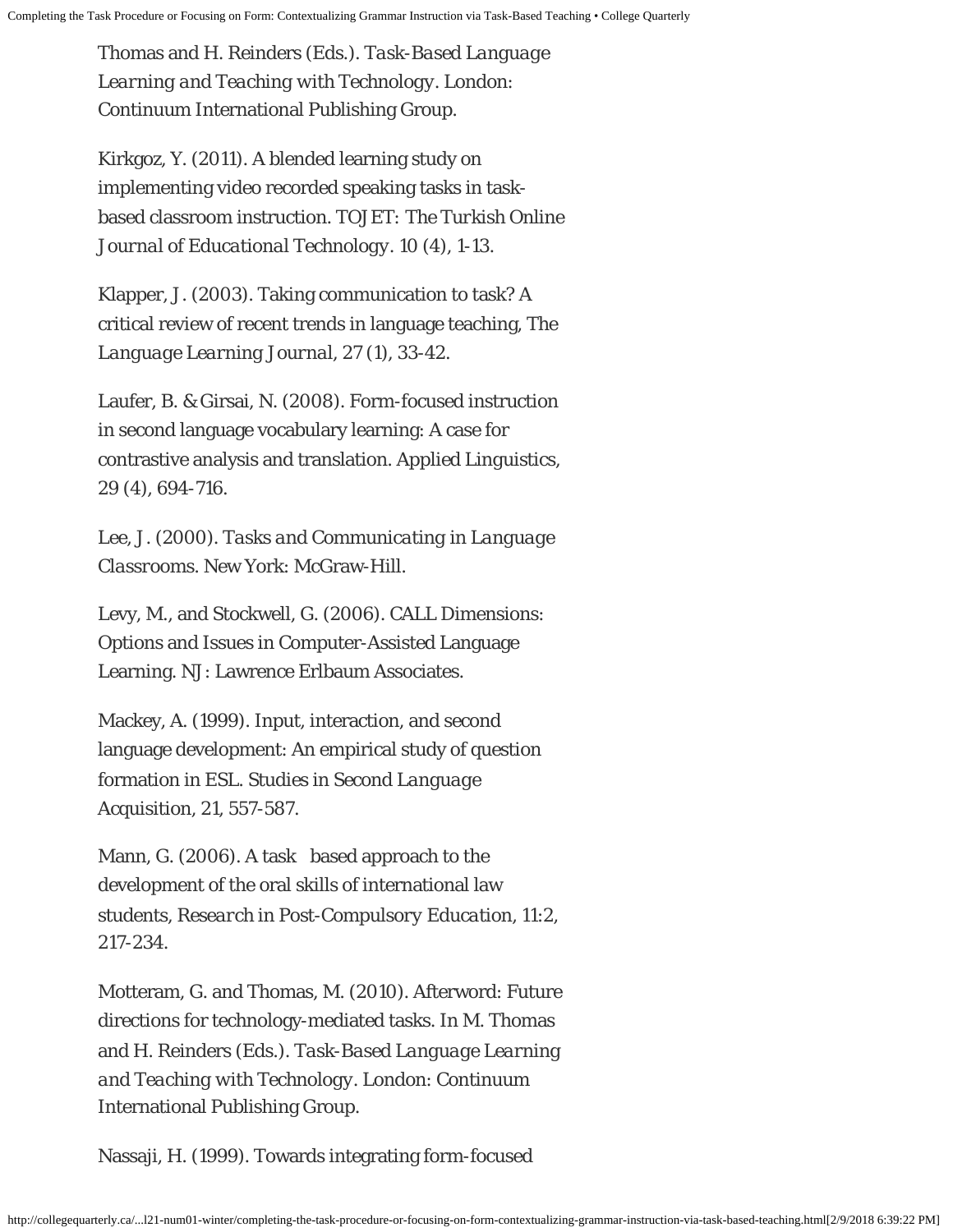instruction and communicative interaction in the second language classroom: Some pedagogical possibilities. *The Canadian Modern Language Review, 55*(3), 385-402.

Newton, J., & Kennedy, G. (1996). Effects of communication tasks on the grammatical relations marked by second language learners. System, 24(3), 309- 322.

Nunan, D. (1991). Communicative tasks and the curriculum. *TESOL Quarterly. 25* (2), 279-295.

Nunan, D. (2004). *Task-based Language Teaching.* Cambridge: Cambridge University Press.

O'Dwyer, F. (2009). Supplementing a task-based curriculum with the European Language Portfolio. *The Language Teacher,33*(3), 15–20.

Pavon Vazquez, V., Prieto Molina, M., Avila Lopez, F. J. (2015). Perceptions of teachers and students of the promotion of interaction through task-based activities in CLIL. *Porta Linguarum 23*: 75-91, available from: http://www.ugr.es/~portalin/articulos/PL\_numero23/5 %20%20Victor%20Pavon.pdf, accessed 12 February, 2016.

Pica, T. (1994). Research on negotiation: What does it reveal about second-language learning conditions, processes, outcomes? *Language Learning. 44* (3): 493- 527.

Robinson, P. (Ed.). (2011). *Task-Based Language Learning.* West Sussex: John Wiley & Sons Ltd.

Schmidt, R. W. (1994). Reconstructing consciousness in search of useful definitions for applied linguistics. *AILA Review*, 11, 11-26.

Skehan, P. (1998). *A Cognitive Approach to Language Learning.* Oxford: Oxford University Press.